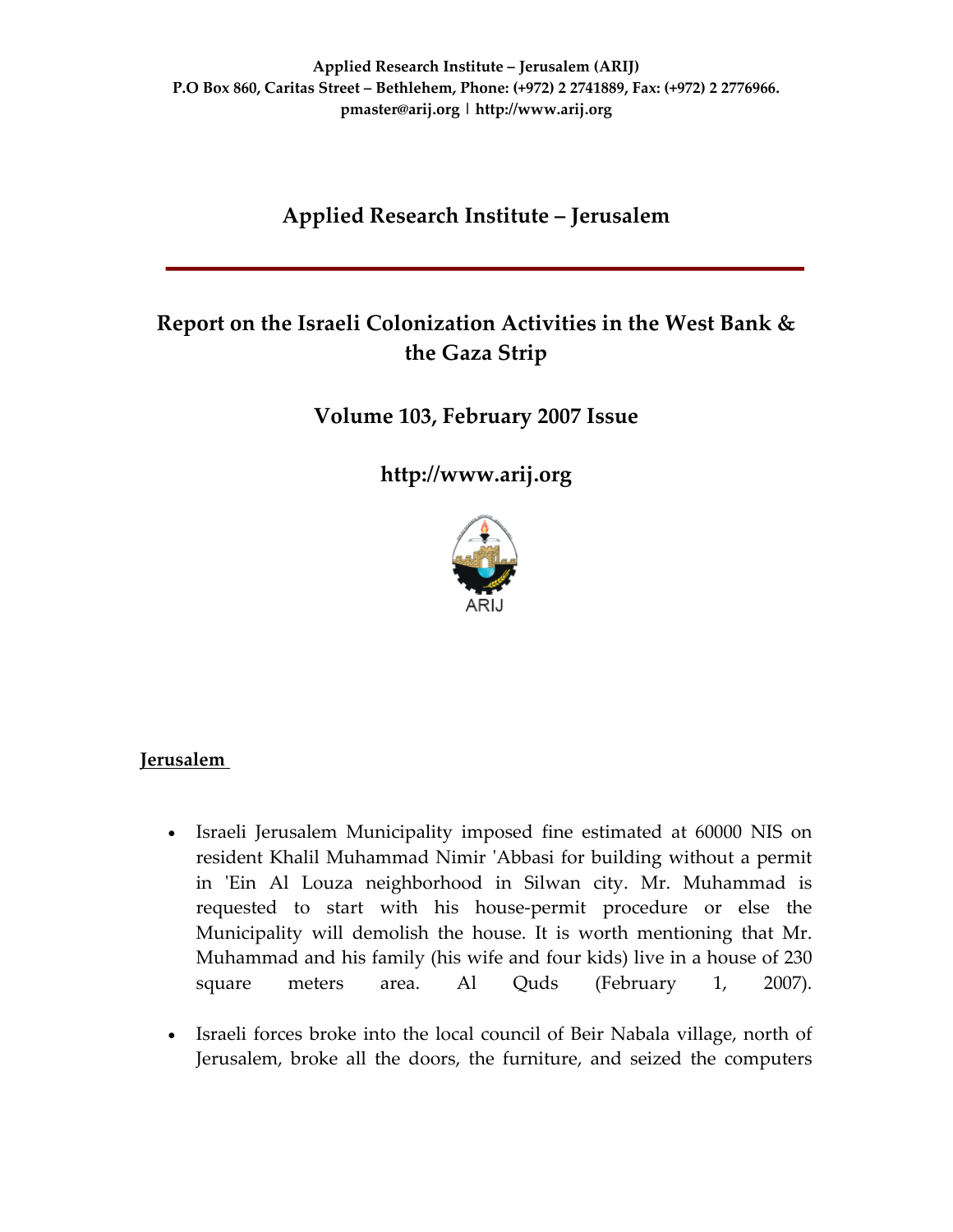and the land records, in addition to the financial and other official records. Maan (February 4, 2007).

- The Israeli Occupation bulldozers demolished the house of 'Amer Abu Diab in Jabal Al Mukkaber neighborhood in Jeruslem city. Al Quds (February 5, 2007).
- The Israeli occupation forces closed the gates to the Al Aqsa Mosque and the old city of Jerusalem and deployed troops intensively in the streets and the area of Magharbah (Moroccan or 'Dung') Gate in an attempt to prevent Palestinians from entering the mosque. It was also reported that Israeli bulldozers have started demolishing a wooden fence and two rooms near the Wailing Wall after days of excavating a new tunnel under the holy Al Aqsa Mosque. Maan (February 6, 2007).
- An Israeli plan by the Jewish agency for developing the Old city of Jerusalem to construct a "touristic path" that will link the Islamic neighborhood with Jewish neighborhood inside the Old City of Jerusalem. Al Qud (February 7, 2007).
- The Israeli Jerusalem Municipality started cancelled previously issued housing licenses to Palestinians in Jerusalem city under the pretext of being issued illegally. Al Quds (February 11, 2007).
- Settlers from Pisgat Ze'ev settlement aggressed on Palestinian properties in Beit Hanina city in Jerusalem. Settlers broke Carsʹ windows, threw stones at houses and caused a state of panic and fear among residents. Al Quds (February 14, 2007).
- Plans by Ateret Kohanim movement to dig a tunnel that will link Tsedikyahu cave in Bab Al ʹAmoud neighborhood and Hetzlam house in the Islamic neighborhood in the old city of Jerusalem. The tunnel is planned to extend a length of tens of meters. Haaretz (February 17, 2007).
- The Israeli authorities have issued an order to the village of Bir Nabala, located north of Jerusalem on the way to Ramallah in the occupied West Bank, to clear their park. The Israeli notification has given the council of Bir Nabala 45 days to oppose the plan. It is not known what the Israeli authorities have planned for the plot, which is located close to the separation wall. Maan (February 19, 2007).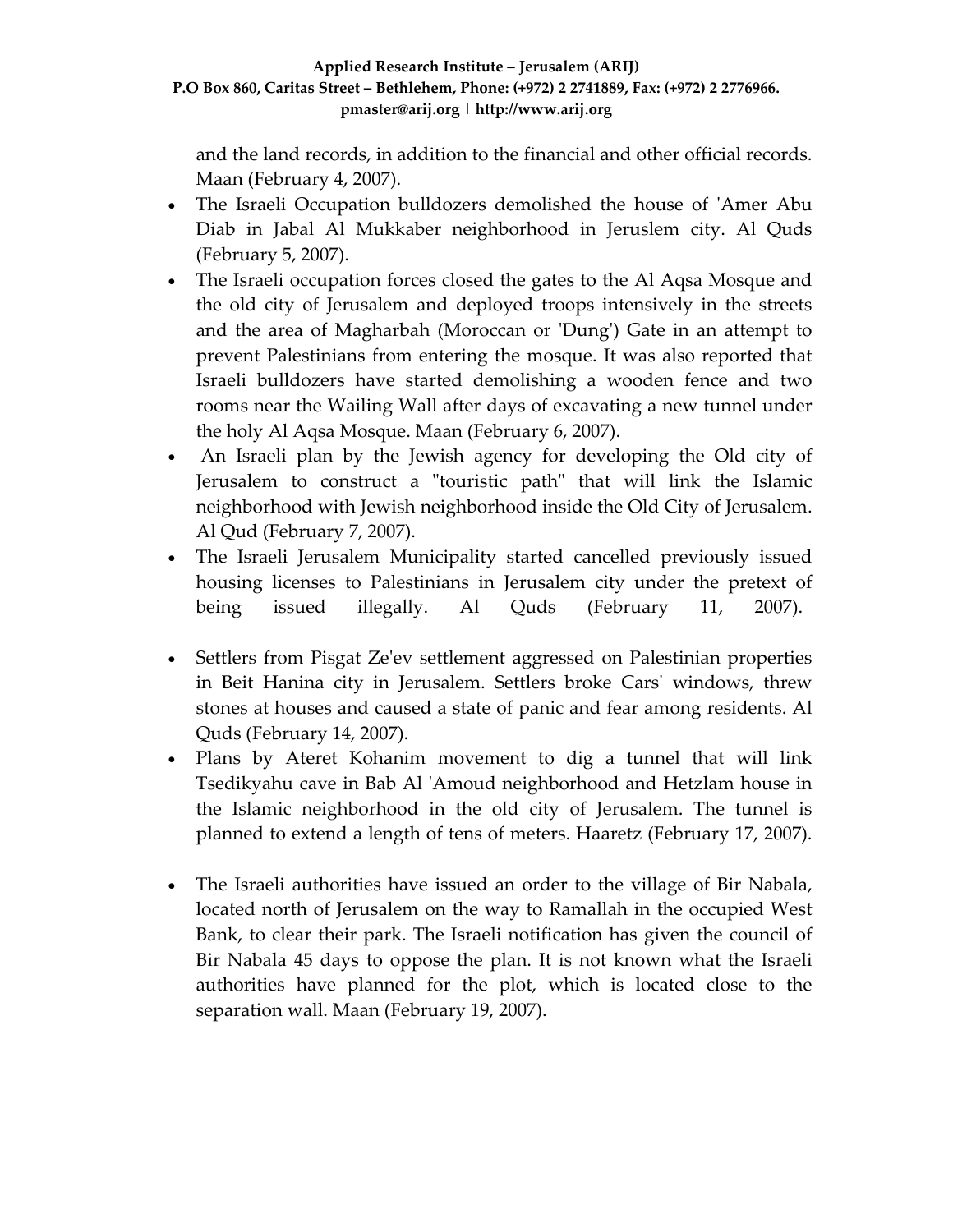- The Israeli Occupation forces handed out resident of Ras Khamis Neighborhood a new military order to reroute the path of the segregation Wall in the area. The new adjustment will exclude ten Palestinian houses to be located on the West Bank side of the wall. Al Quds (February 22, 2007).
- An Israeli plan to build a synongue in Bab Al Qattaneen area in the old city of Jerusalem on the remains of the Israeli Legislative court with the finance of a number of Israeli settlersʹ leaders, Knesset members and Israeli business men. If applied, this will be considered as the second synongue to be built inside the old city of Jerusalem. Wafa (February 26, 2007).
- Israeli Occupation Bulldozers demolished two residential barracks belonging to Arab Al Jahaleen residents in the area between Maʹale Adumim and Kedar settlemets established on lands of Al Ezarieh east of Jerusalem city. The barracks belong to 'omar Muhammad Mansour Al Saray'a and are a home to 7 people. Al Quds & Wafa (February 27, 2007).
- The Israeli Government promotes a preliminary plan to build a neighborhood of 11,000 units for the ultra‐Orthodox near the East Jerusalem airport which is considered the largest building project over the Green Line in Jerusalem since the 1967 Six‐Day War. The plan also includes the construction of a tunnel under a Palestinian neighborhood to connect the new quarter to one of the settlements in the Beit El area east of Ramallah. The new neighborhood is to be built close to the separation wall near the Qalandyia airport which separates the Palestinian neighborhoods of north Jerusalem from Ramallah. The plan proposes connecting the new neighborhood to the ultra‐Orthodox settlement of Kochav Yaakov east of Ramallah, which is at present outside the planned route of the separation wall. To this end, a tunnel a few hundred meters long would be dug beneath the .Palestinian village of Aqab and under the separation wall. Haaretz (February 28, 2007). **For more [information,](http://www.poica.org/editor/case_studies/view.php?recordID=1025) click here**
- Israeli Occupation forces handed out Al Commodore Hotel owners in Al Suwana neighborhood in Jerusalem city a military order to close the Hotel under the pretext of carrying out activities considered out of its normal course. Wafa (February 28, 2007).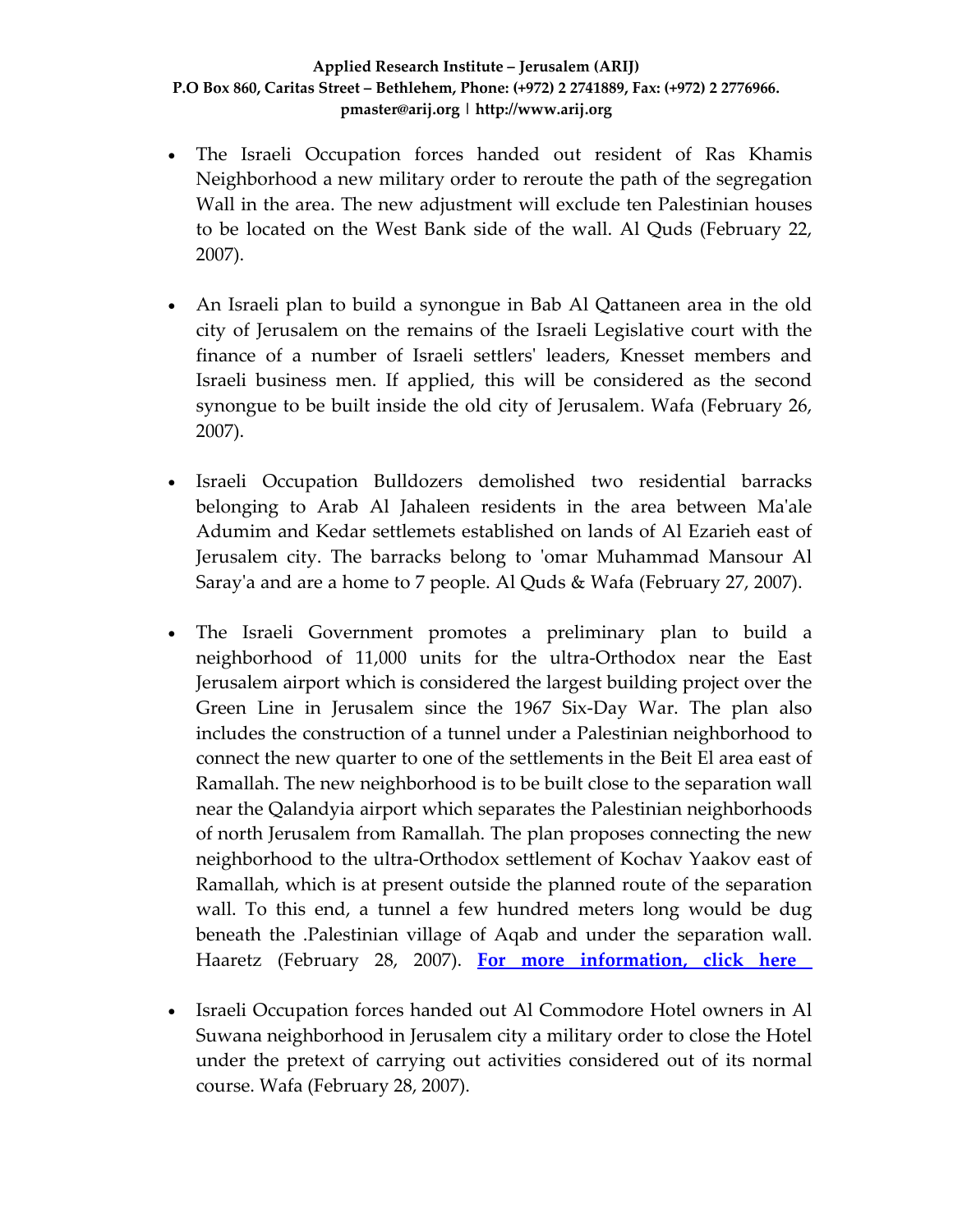• The Israeli Occupation Army handed out residents of El Ezariyeh and At-Tur cities, Palestinian suburbs southeast of occupied East Jerusalem city, a map showing a network of roads to be constructed on lands belongs to the two communities. According to the analysis of the Israeli map conducted by the GIS unit at the Applied Research Institute – Jerusalem (ARIJ), the road network will extend a total length of 13 km starting east of El Ezariyeh at the intersection to bypass road number 417 that leads to Ma'ale Adumim settlement, after which, the road starts shaping westward to At‐Tur lands near the Israeli bypass roads number 1. The planned road network will confiscate a total of 809 dunums of lands of the two communities for the route of the road; 567 Dunums of which belong to El Ezariyeh where the bypass road is set to run a length of 9 kilometers, while the remaining 242 Dunums will come from At‐Tur where the bypass road will extend a length of 4 kilometers. ARIJ (February 28, 2007). **For more [information,](http://www.poica.org/editor/case_studies/view.php?recordID=1016) click here**

### **Bethlehem**

- The Israeli Occupation forces handed out residents of Wad Rahhal south of Bethlehem city, four military warnings to stop construction in four houses in the village under the pretext of being without a permit. Al Quds (February 1, 2007). **For more [information,](http://www.poica.org/editor/case_studies/view.php?recordID=1017) click here**
- The Israeli Occupation Forces broke into the house of Yacoob Saliba Qanawati in Bethlehem and caused damages to the properties. Wafa (February 5, 2007).
- The IOF issued an order to stop construction in Wad Rahal village south of Bethlehem city against a 50 m2 house and a cement wall for reportedly being built without a permit. OCHA weekly report (February 10, 2007).
- Israeli Occupation Forces obstructed the movement of Palestinians who were trying to access a temporary checkpoint set by the Israeli soldiers at the main entrance of Janata village southeast of Bethlehem city. Residents were forced to wait for long hours of time until they were finally allowed to pass. Wafa (February 10, 2007).
- The IDF issued two orders to stop construction in Harmala village (Bethlehem) against two houses OWNED BY Ahmad Az Zeir and Ali Ahmad Az Zeir for reportedly being built without a permit. OCHA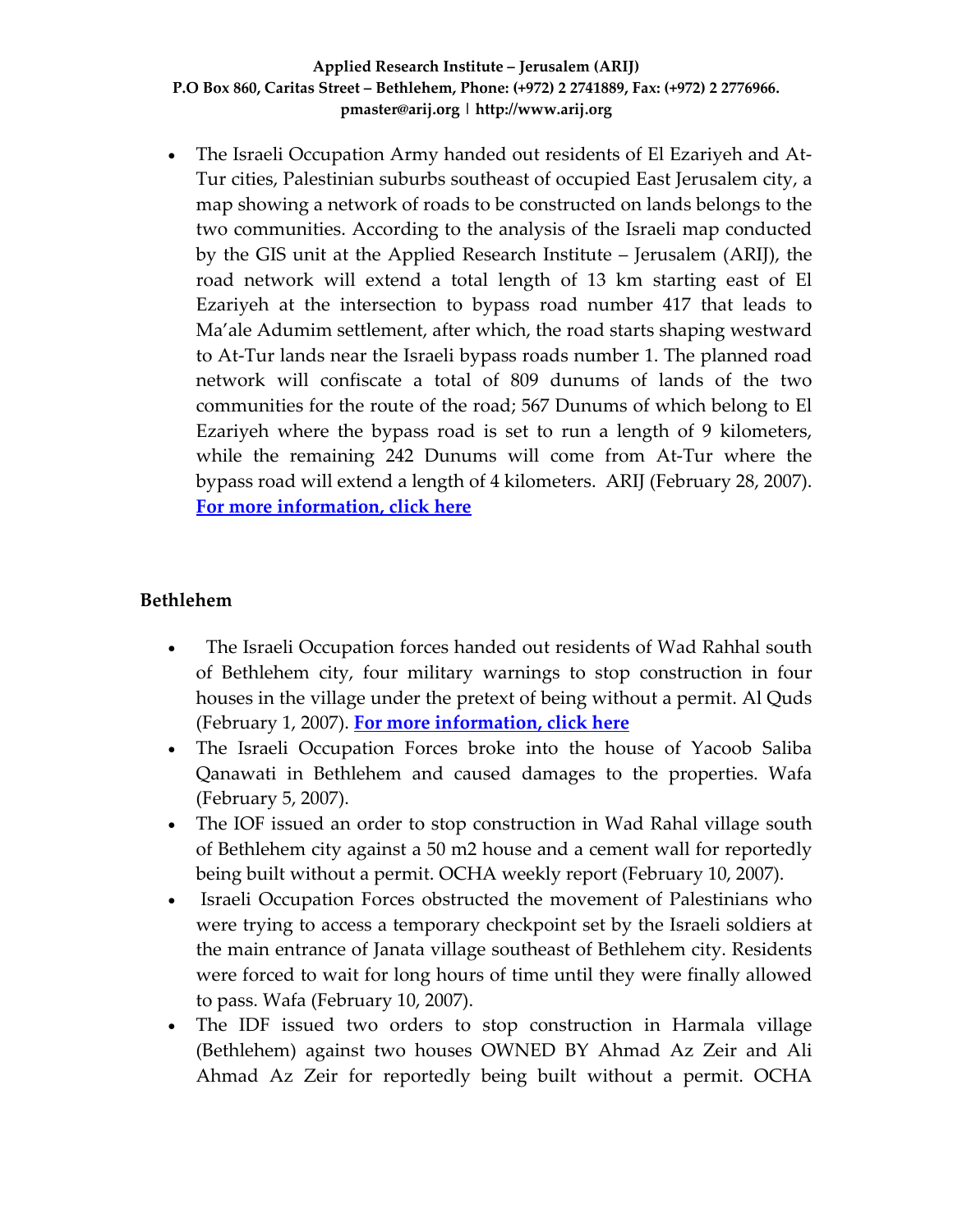weekly report (February 13, 2007). **For related [information,](http://www.poica.org/editor/case_studies/view.php?recordID=1023) click here**

- Israeli Occupation Forces handed out residents of Battir village west of Bethlehem city a new military order to confiscate 17 dunums of land for military purposes and to construct the Segregation Wall on lands of the village. Al Quds (February 16, 2007).
- The IDF demolished six animal pens in Arab Ar-Rashayida (Bethlehem) allegedly for being built without a permit in Area C. OCHA Weekly Report (February 22, 2007).
- Israeli Occupation forces broke into Al Khleifat neighborhood east of Bethlehem and broke into a number of Palestinian houses. Among the houses, the following owners were known; Mahmoud Ibayat, Tareq Soboh, Tareq, Ahmad and Ziyad Khleif, Naser Idʹeis, Taysir Al Gharseh, Ahmad Al Shamali, and Ayman Al Farrar and gave them notices to attend the District Coordination Office in Bethlehem – Kfar Etzion for investigation. Wafa (February 25, 2007).
- Land leveling continues in the wall section of Um Salamuna and Wad Rahhal villages south of Bethlehem city commencing the implementation of phase 1 of the wall. So Far, 1500 vine trees and 1200 Olive trees were either uprooted or destroyed for implementing phase one of the Israeli Segregation wall. Al Quds (February 27, 2007).
- The Israeli Occupation bulldozers demolished without pre-notification the wall surrounding the house of George Farah Al A'raj located on the road leading to Talitha Qumi School where the wall will be constructed. The wall was demolished due to its location objecting the path of the Israeli Segregation Wall. Al Quds (February 28, 2007).
- The IDF submitted 11 demolition orders to the owners of houses and Seasonally‐occupied rooms in Khallet Sakariya (Bethlehem). The new demolition orders were issued under the pretext of building in Area C without having the proper permit. Among the owners, the following were known: Ibrahim Atallah and his sons. OCHA & Wafa (February 28, 2007).

# **Ramallah**

• Israeli forces closed the entrance to the village of Turmus 'Ayya, north Ramallah, with several military vehicles, and prevented Palestinians from entering or leaving the village, until they had been searched. Maan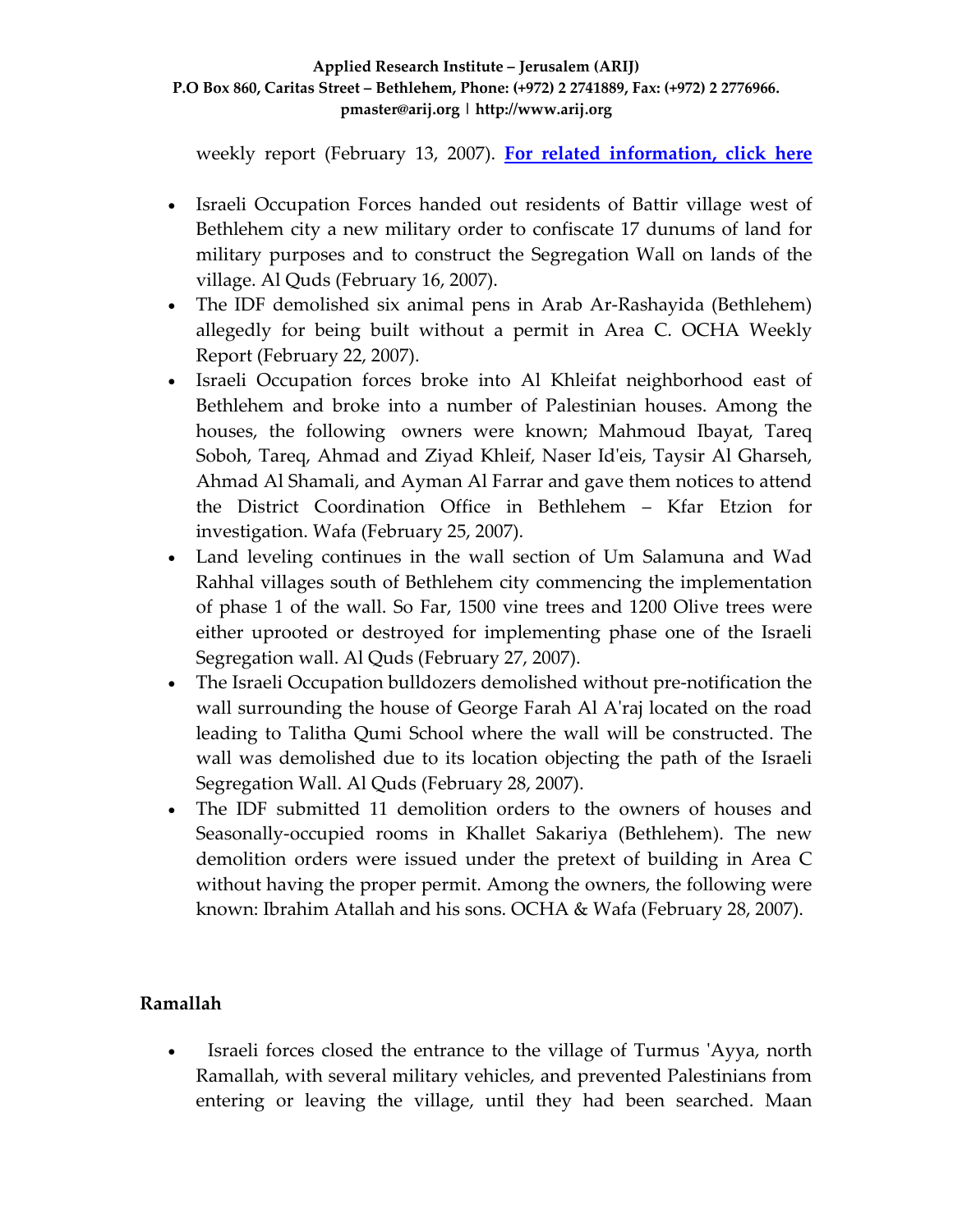(February 5, 2007).

- Israeli Occupation Forces handed out residents of ʹAboud village north of Ramallah city a new military order to confiscate an area of 465 square meters from the village to construct a military watch tower at the main entrance of village. The IOF gave residents of the village three days to object the military order. Wafa (February 6, 2007). **Click here for [related](http://www.poica.org/editor/case_studies/view.php?recordID=604) [information.](http://www.poica.org/editor/case_studies/view.php?recordID=604)**
- The Israeli forces broke into Al-Bireh town and besieged the house Wisam Al Rafidi and severely destroyed the properties and burnt the first floor. The IOF also broke into the house of Hassan Abu ʹAli Mizien, who is currently living in the United States of America, and blew up one of its rooms, before then withdrawing from the house. Al Quds & Maan (February 8, 2007).
- Construction continues between Kharbatha al Misbah and Bil'in and is in the final stages in the section between Beit 'Ur al Fauqa and At Tira villages. OCHA Weekly Reports (February 13, 2007)
- Construction continues near Umm Safa, parallel to bypass Road 465, to create a buffer zone around Ateret settlement. The land was earlier requisitioned by the IDF and belongs to Palestinians from Atara and Umm Safa villages. OCHA Weekly Reports (February 13, 2007)
- The last section of the Barrier in Beit Sira village is complete between Beit Sira and Makkabim settlement. A 400‐metre section between the village and Beit Nuba is under construction and a gate is being installed. OCHA Weekly Reports (February 13, 2007)
- Following a decision by the Israeli High Court approving a new route of the Barrier in 'Aboud, construction resumed parallel to bypass Road 465, as well as between 'Abud and Ofarim and Beit Arye settlements. OCHA Weekly Reports (February 13, 2007)
- A group of Israeli settlers from Hallamish settlement backed by Israeli soldiers broke into the land of Mahmud Ahmad Nasar, almost 30 Dunums  $(30 \text{ km}^2)$ , in the village of Deir Nidham, west of Ramallah and stole more than 50 olive trees and destroyed the land. It is worth mentioning that Hallamish settlers have prevented landowners from entering their lands for more than 2 years, except in olive‐picking season. Maan (February 14, 2007).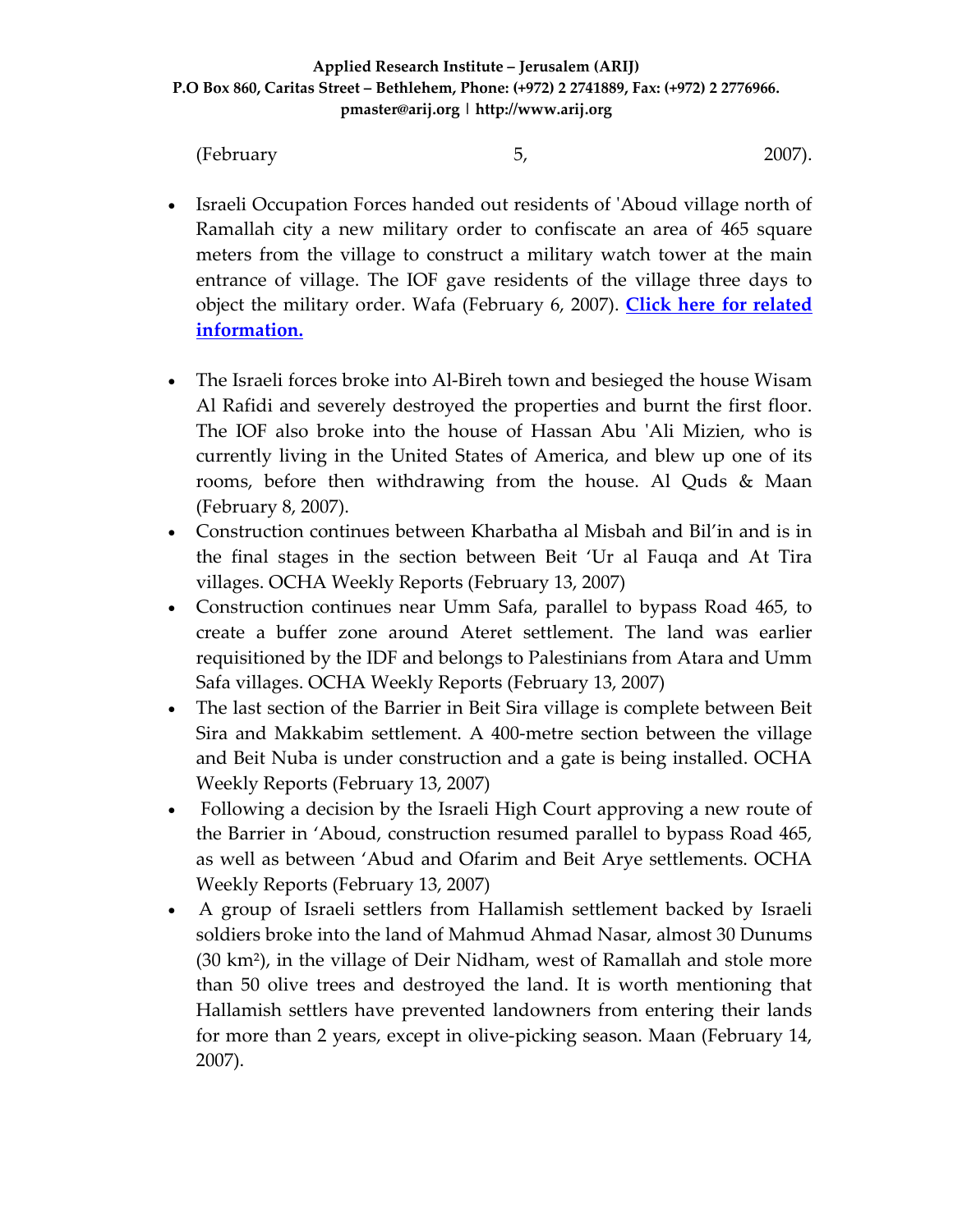- In Kharayib Umm al Lahim (Ramallah), the Israeli Occupation Forces demolished a Palestinian house belonging to Muhammad Ibrahim Al Faqeeh allegedly for lack of a building permit as they claimed it is in Area 'C'. Twelve people were displaced as a result including ten children. OCHA weekly report (February 21, 2007).
- Israeli occupation bulldozers demolished a poultry farm belonging to Rabah Naji Zayed in Beit Iksa village northwest of Jerusalem city. Al Quds (February 22, 2006). **Click here for related [information.](http://www.poica.org/editor/case_studies/view.php?recordID=980)**
- The Supreme Planning Council for Judea and Samaria legalized the largest‐ever illegal construction project in the West Bank. Part of the project is situated on private land, which belongs to Palestinian residents of the village of Bilʹin. The project calls for the construction of 42 buildings containing approximately 1,500 apartments. The buildings, already in various stages of construction, are in the neighborhood of Matityahu East, which is located in the large ultra-Orthodox settlement of Modi'in Illit. Haaretz (February 25, 2007).

# **Qalqilyia**

- The Israeli Occupation forces closed the Iron Gate installed at the only entrance of Azzun Al Atmeh village, south of Qalqilyah city and prohibited Palestinians from passing through. Wafa (February 6, 2007). **Click here for related [information](http://www.poica.org/editor/case_studies/view.php?recordID=915)**
- The Israeli authorities issued 2 orders to demolish two barracks in the village of Jinsafut, located east of Qalqilyah city and adjacent to the illegal Israeli settlement of Immanuel. The barracks belong to Yousef Muhammad Sukkar and his brother Sadiq. It is worth mentioning that the 2 barracks were built 10 years ago and were used as poultry and cattle farms. If demolished, Mr. Yousef Sukkar and his brother will lose a total of two million NIS (~US \$470,600). The farms have more than 100 cows and 150,000 birds. It also sustains eight other families, consisting of more than fifty members. Maan (February 7, 2007). **[Click](http://www.poica.org/editor/case_studies/view.php?recordID=971) here for more [information](http://www.poica.org/editor/case_studies/view.php?recordID=971)**
- The Israeli forces closed Habla Iron Gate, south of Qalqiyia city and hindered Palestinian vehicles from passing through. This closure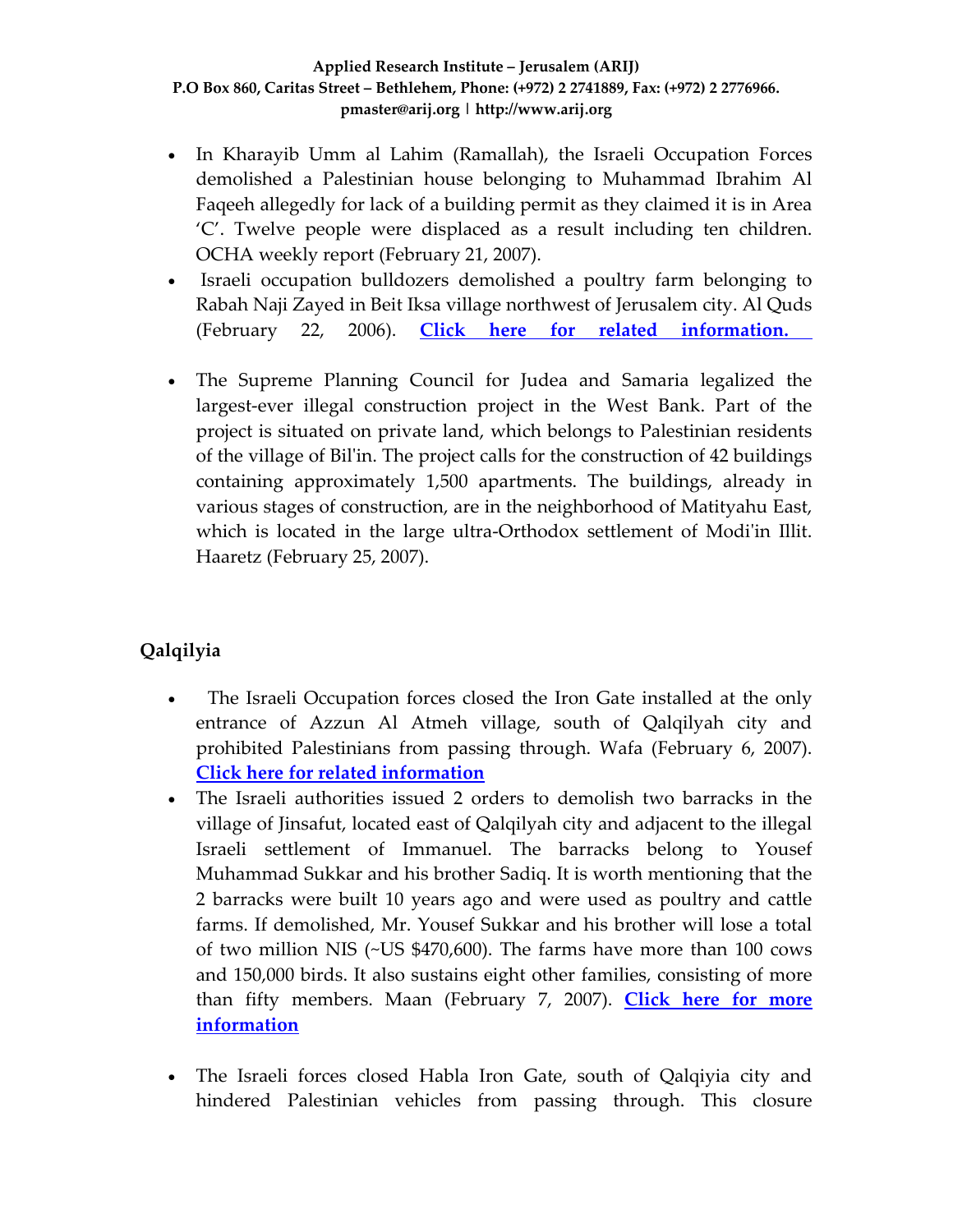disconnected the villages south of Qalqilyah from the city itself. Maan (February 8, 2007).

- Settlers from Karne Shomron and Maʹale Shomeron settlements built on the lands of Kafr Laqif village, east of Qalqiliah city, prohibited Palestinian farmers from working in their lands located close to the two aforementioned settlements. Among the residents who were hindered from reaching his land, Mr. Ahmad Qaddora and owns 80 dunums of Land. Maan (February 8, 2007). **Click here for related [information](http://www.poica.org/editor/case_studies/view.php?recordID=998)**
- Israeli occupation forces broke into the building of the joint council for planning and development, in the northern West Bank town of Azzun east of Qalqilyah, and vandalized the property. It is worth mentioning that the council provides services to nine villages within the governorate. Maan (February 17, 2007).

### **Tubas**

- Israeli Occupation Forces erected one temporary checkpoint at Tammun Village entrance and obstructed the movement of Palestinians accessing the checkpoint on their way to their destinations. Wafa (February 9, 2007).
- Israeli Occupation Forces erected one temporary checkpoint north of ʹAqaba village in Tubas Governorate and hindered Palestinian residents from passing through. Wafa (February 10, 2007). **Click here for [related](http://www.poica.org/editor/case_studies/view.php?recordID=825) [article](http://www.poica.org/editor/case_studies/view.php?recordID=825)**
- Israeli soldiers manning Tayaseer Checkpoint east of Tubas city hindered Palestinian farmers from entering the northern valleys despite the valid permits they have to enter the area. Wafa (February 11, 2007). **[Click](http://www.poica.org/editor/case_studies/view.php?recordID=1001) here for more [information](http://www.poica.org/editor/case_studies/view.php?recordID=1001)**
- Israeli Occupation Bulldozers destroyed a piece of land planted with field crops in Wadi Al Maleh area, east of Tubas city under the pretext that the land falls within the Israeli "closed military area". Wafa (February 13, 2007).
- Israeli occupation forces have completed the installation of electronic inspection equipments at Tayaseer Checkpoint east of Tubas city. It is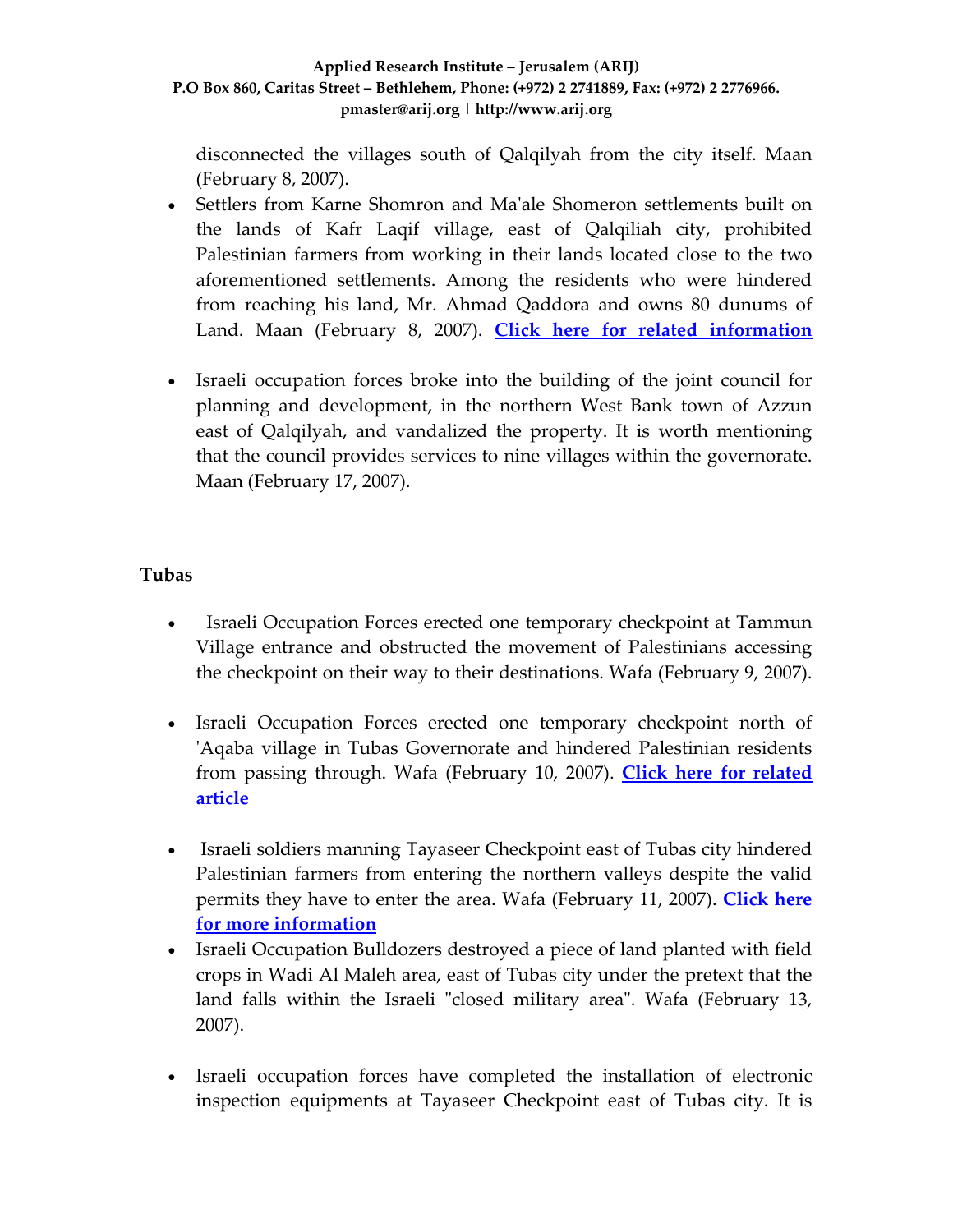worth mentioning that Tayaseer checkpoint witnessed construction activities in the last couple of months in an attempt to transfer it into a crossing border. More plans to construct a fence that will surround the crossing from all directions. Wafa (February 13, 2007). **[Click](http://www.poica.org/editor/case_studies/view.php?recordID=1001) here for more [information](http://www.poica.org/editor/case_studies/view.php?recordID=1001)**

- Israeli Occupation forces erected a temporary checkpoint opposite to Baqa'ot settlement east of Tubas city and obstructed the movement of Palestinians driving on this road. Wafa (February 14, 2007).
- Settlers of Maskiyot settlement stole six sheep from residents of Wadi Al Maleh east of Tubas city. Wafa (Hebron 15, 2007)
- Israeli occupation bulldozers are razing agricultural lands in Al Buqei'a Valley east of Tubas city to construct a trench that will extend a number of kilometers from Baqaʹot settlement to Al Hamra checkpoint. Wafa (February 21, 2007).
- The Israeli Occupation Forced completed the paving of a number of roads they constructed close to the new crossing border which is being constructed to replace Tayaseer checkpoint east of Tubas city. Wafa (February 25, 2007). **Click here for more [information](http://www.poica.org/editor/case_studies/view.php?recordID=1001)**
- Israeli Occupation forces intentionally destroyed vast areas of agricultural fields in Al Maleh and Al Qaba communities east of Tubas city while carrying out military training activities. Fields are cultivated with Beans and wheat. Wafa (February 26, 2007).

# **Hebron**

The Israeli occupation bulldozers broke into the house of Mujahed Badawi Masalmeh and carried out an intensive house search. Wafa (February 1, 2007).

• The IOF broke into the Islamic Charity society in Beit Ula village northwest of Hebron city, damaged the societyʹs main door entrance in addition to four other doors, and confiscated the computer devices and other documents belonging to the society. Wafa (February 6, 2007).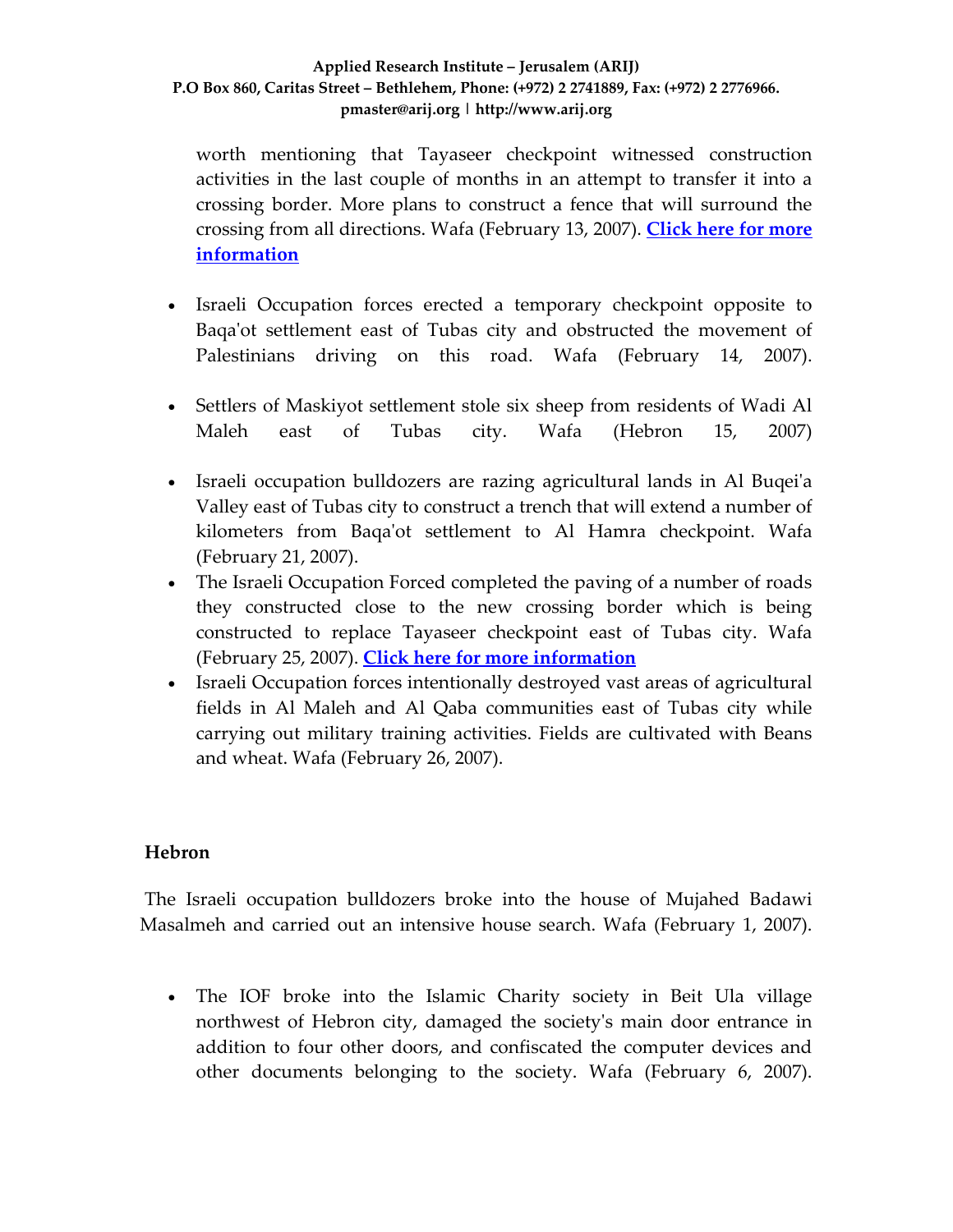- The Israeli occupation forces took over the house of Naser Al Tamimi in Al Hadadin Market close to the Ibrahimi Mosque and turned it into a military post. Wafa (February 8, 2007).
- The Israeli Occupation forces issued 17 military warnings to stop construction in 17 caves in Qassa Hamlet housing 230 inhabitants, west of Edhna city, west of Hebron city. Caves belong to Ahmad Shehde Hamed Waredat, Izzat Muhammad Abu Saʹdoun, Yousif Abdel Qader Al Nattah, ʹAref Muhammad Ahmad Abu Saʹdoun, and salem Ahmad An Nattah. Wafa (February 8, 2007).
- Israeli occupation forces handed out residents of Farsh Al Hawa area west of Hebron city a military order number (7/5/T) which stipulates the confiscation of 400 square meters of land for military purposes, mainly to construct a military site to overlook bypass road number 35. Land belongs to Yacob Salman Al Qawasmi. Wafa (February 8, 2007). **[Click](http://www.poica.org/editor/case_studies/view.php?recordID=1005) here for [related](http://www.poica.org/editor/case_studies/view.php?recordID=1005) info**
- The Israeli bulldozers destroyed lands of Farsh Al Hawa west of Hebron city to construct a military watch tower on the land. Land belongs to Mr. Yacob Salman Al Qawasmi. Wafa (February 12, 2007) . **[Click](http://www.poica.org/editor/case_studies/view.php?recordID=1005) here for [related](http://www.poica.org/editor/case_studies/view.php?recordID=1005) info**
- Settlers of Kiryat Arba' and under the cover of Israeli soldiers planted tens of dunums of Palestinian lands in Jales Mountain located close to Kiryat Arbaʹ Settlement, east of Hebron City with forestry trees in an attempt to take over the land and annex it to Kiryat Arbaʹ settlement. Lands belong to families of Jaber, Al Lidawi and Al Zour . It is worth mentioning that targeted lands amount to 100 dunums. Settlers of Kiryat arbaʹs have previously carried out some provocative activities on this specific piece of land for the same purpose. Wafa (February 12, 2007).
- Israeli Occupation bulldozers stated razing lands of Um Al Tal'a in Beit Ummer north of Hebron city to construct a new bypass road that will connect this area with Migdal 'Oz settlement. Lands belong to Muhammad Zeidan Abu 'Ayyash, Fayeq Hasan Abu 'Ayyash and is estimated at tend sof dunums. Wafa (February 13, 2007).
- The Israeli Occupation bulldozers demolished six houses in the tiny villages of Mneizel and Qwies, near Hebron, claiming that they were "not" licensedʺ. It is worth mentioning that Israeli authorities prohibit the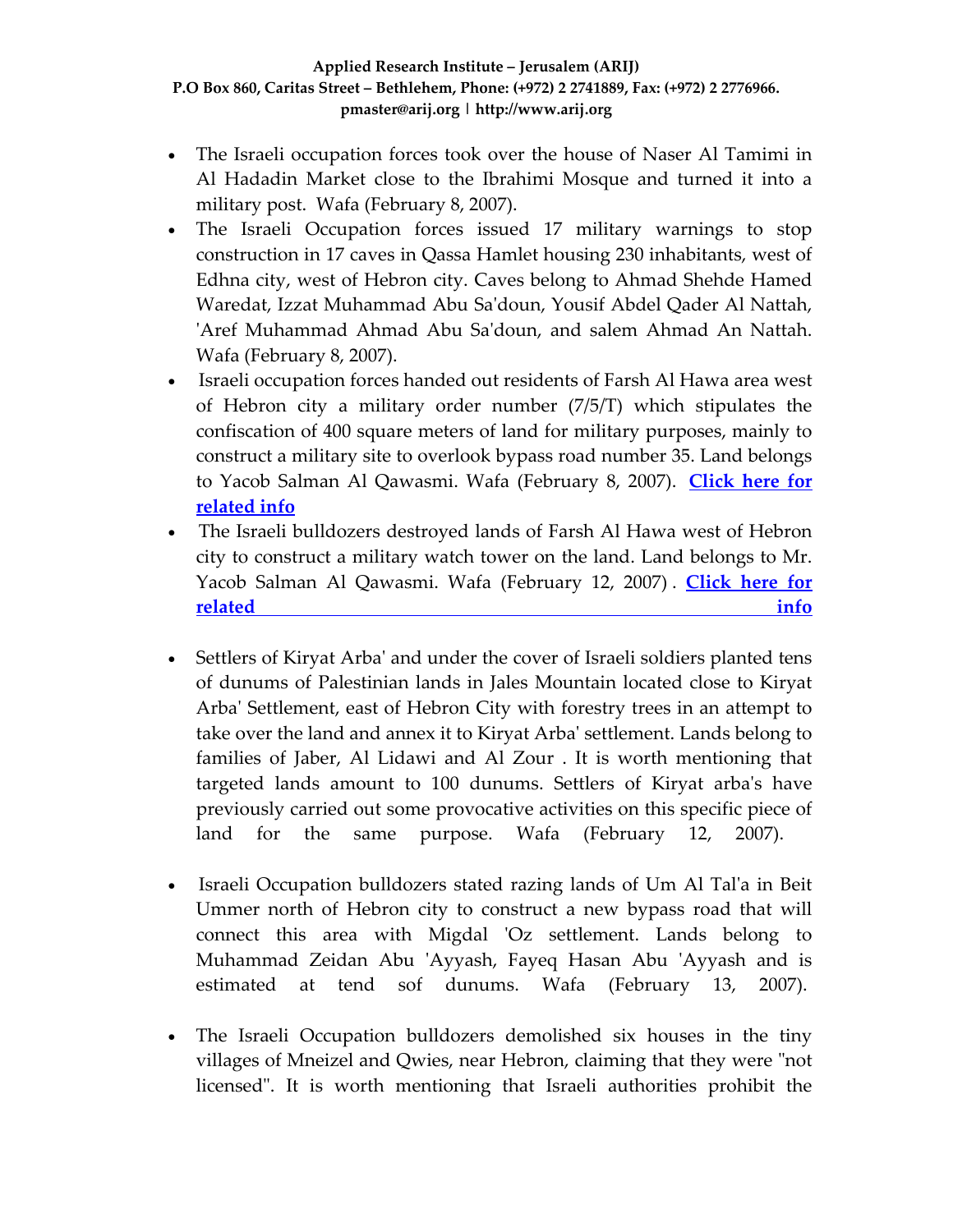establishment of any residential building in the area, because it lies near the Israeli settlement of "Asfer". The houses demolished were roofed with tin, and were used by Palestinian farmers for residence and as sheep stables." Among the owners, the following were known: 'Eid Salem Rashid and Mahmoud Abu Qbeitah. Wafa & Maan (February 14, 2007).

- Over 20 Israeli settlers, including women and children, from the Israeli settlement of Abraham Avino have forcibly taken control of an old deserted Palestinian house, near the vegetable market in the southern west bank city of Hebron, aiming to settle there. Despite being outside of the Israeli settlement, Palestinians have been removed from the adjoining vegetable market area of the Old City, in the H2 section of Hebron, which is directly under Israeli military control. Maan (February 14, 2007).
- The Israeli Occupation forces broke into Al Ihsan Charity society in Hebron city and caused severe damages to the properties after confiscating documents belonging to the society. Al Quds (February 15, 2007).
- A group of Israeli settlers fro Susia settlement uprooted 50 Olive Trees from Susia village east of Yatta town south of Hebron city. Wafa ( Hebron 15, 2007)
- The Israeli army invaded Taffuh village west of Hebron and besieged the Taffuh charitable society building, before seizing all the charityʹs files, computers and equipment under the pretext that the societyʹs practices illegal activities which endanger the security of the region, despite the fact that the society receives USAID funds and offers humanitarian services to the local residents such as kindergartens, medical care and care of orphans. Maan (February 15, 2007).
- Israeli Occupation forces broke into the Islamic charity society in Dura village south of Hebron city and confiscated a number of Computer devices, a copying machine, a Fax and some documents belonging to the society. The IOF caused severe damages to the properties inside and destroyed the door entrances of the society. Wafa (February 17, 2007).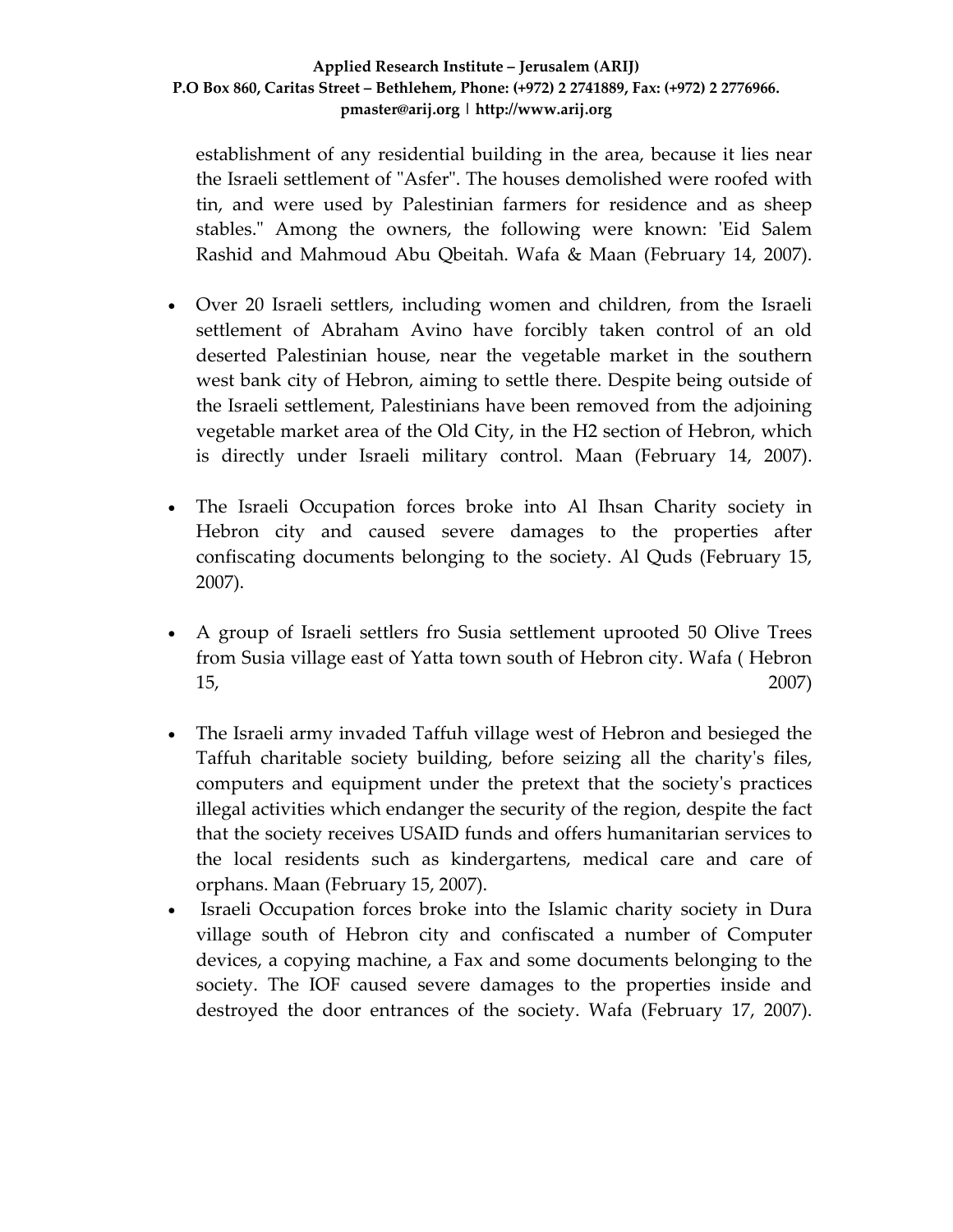- A group of Israeli settlers attempted to demolish a number of commercial stores in the Old city of Hebron, near Abraham Avini settlement. Wafa (February 19, 2007).
- Dozens of Israeli settlers have attacked into Al Aqbat mosque in the old city of Hebron. The mosque has been closed by the Israeli authorities since the beginning of the second Intifada in September 2000. Maan (February 19, 2007).
- The Israeli occupation forces issued a new military order number 59/167 which stipulates the confiscation of 665 square meters of lands of Beit Ummer north of Hebron city to establish a waster water treatment plan. Land belongs to Mahmoud Abdel Rahman Atieh Al Hamed and is located close to Karmei Zur settlement. Wafa (February 20, 2007).
- Israeli Occupation forces forced a number of Palestinian residents to close their commercial stores in Al Qazazeen neighborhood in Hebron Old city for security reasons. Among the owners, the following were known: Abdel Hafith Al Bakri, Musallam Al Muhtaseb and Taha As Sayed Ahmad. Wafa (February 21, 2007).
- Israeli Occupation bulldozers demolished 3 agricultural houses in Idhna village west of Hebron city under the pretext of being unlicensed. Properties belong to Mahmoud Hussein An Nattah, Ibrahim Hashem Al Batran, and Abdel Hamid Salem Abu Juheisheh. In another incident, The IO bulldozers demolished 3 other barracks used as cattle and poultry farms in Ar Ras area. Wafa (February 22, 2007).
- A group of Israeli settlers from Avigal settlement uprooted 30 Olive trees in Um Al Shaqhan area in Yatta town south of Hebron city which belong to Yousif Jabarin after one day of planting them. Settersʹ violation came as an attempt to take over the land which is located very close to the location of the settlement. In another incident, the IOF hindered Palestinian land owners from planting their lands in Zeif area east of Yatta town due to its location close to Avigal settlement. Wafa (February 25, 2007).
- Israeli Occupation bulldozers started razing tens of dunums of lands in Huraibeh hamlet south of Beit 'Awwa town along side the bypass road that links the Israeli Segregation Wall path with the established Israeli settlements in that area. Razing activities are taking place to expand the Israeli bypass road by 40 meters more and to install barbed wires on both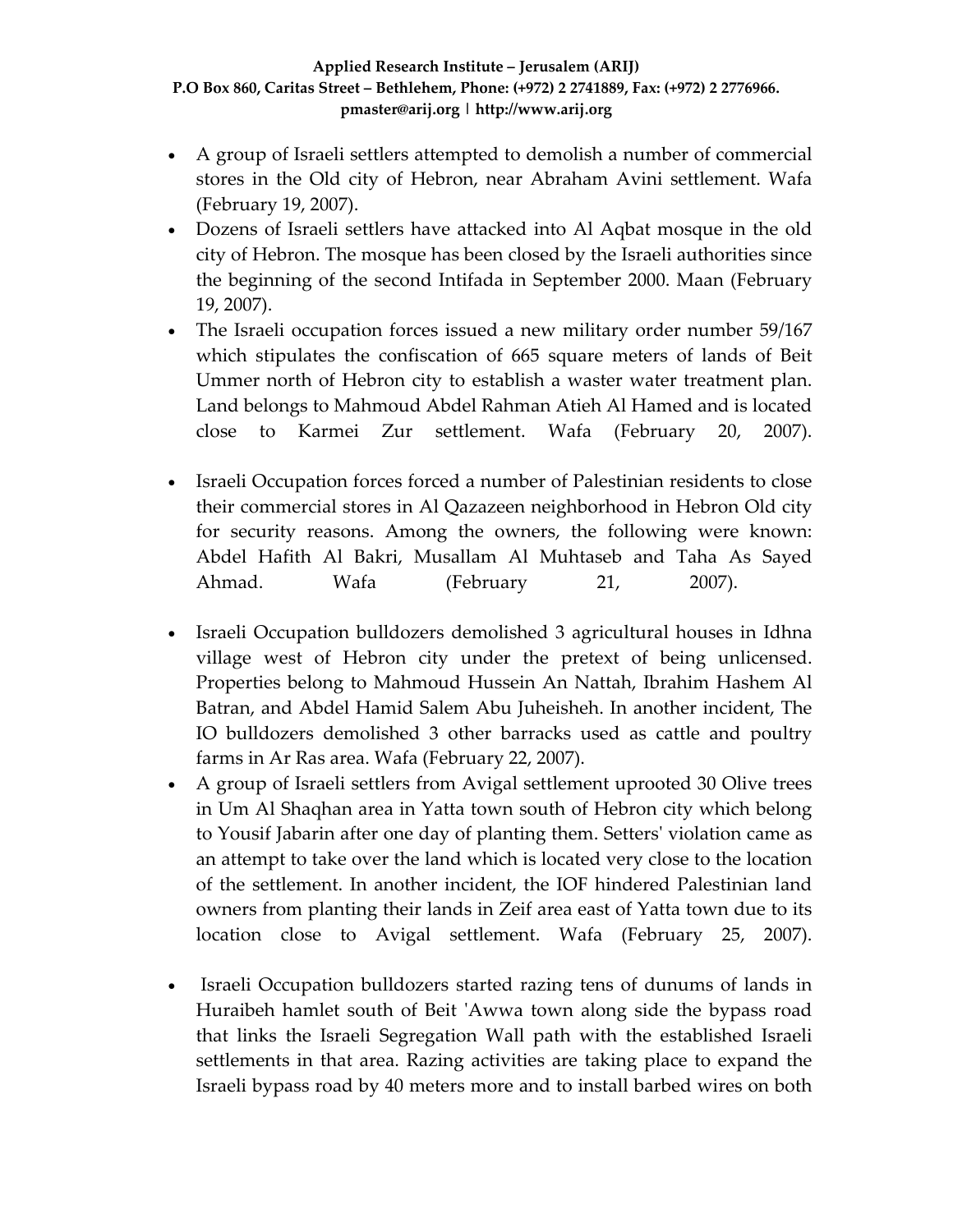sides of the bypass road. Lands razed are estimated at 100 dunums and is owned by the families of Al Suweit and Masalma. Lands are cultivated with Olive trees. Wafa (February 25, 2007).

- A group of Israeli settlers attacked two Palestinian houses in the old city of Hebron owned by Mufeed Al Sharabati and Jamila Al Shalaldah and caused damages to the properties. Wafa (February 25, 2007).
- A group of Israeli settlers living in caravans belonging to Shamʹa settlement in As Simou' area south of Hebron city harassed against 3 Palestinian farmers while they were grazing their sheep in the fields close to the area where the caravans are set. Wafa (February 28, 2007).

# **Nablus**

- The Israeli Occupation forces bombed the house of Al Ratroot Family in Hettin Street in Nablus city and caused severe damages to the properties. Al Quds (February 1, 2007).
- The IOF erected a temporary checkpoint east of Nablus city, close to Al Bathan Village and obstructed the movement of Palestinian using the road. Wafa (February 1, 2007). **Click here for related [information](http://www.poica.org/editor/case_studies/view.php?recordID=946)**
- The Israeli Occupation Forces installed electronic gates at Beit Iba checkpoint, at the western entrance of Nablus city. Accordingly, Palestinian residents were subjected to thorough inspection and caused a delay to those heading to their destinations. Wafa (February 4, 2007). **Click here for related [information](http://www.poica.org/editor/case_studies/view.php?recordID=946)**
- Israeli forces continued to expand the Huwwara military checkpoint south of Nablus. The working group had built a large roundabout near the checkpoint, which is 100 meters away from Huwwara refugee camp. The Israeli soldiers on the checkpoint prevented citizens who hold Jerusalem IDs and Israeli IDs from entering the city of Jerusalem. The thorough searching procedures of the soldiers delayed the citizensʹ movement, many of whom were attending their places of employment. Maan (February 7, 2007). **Click here for related [information](http://www.poica.org/editor/case_studies/view.php?recordID=946)**
- Israeli bulldozers continue to carry out work on expanding the checkpoint of Huwwara, located south of Nablus in the north of the occupied West Bank. This checkpoint is being expanded to the east and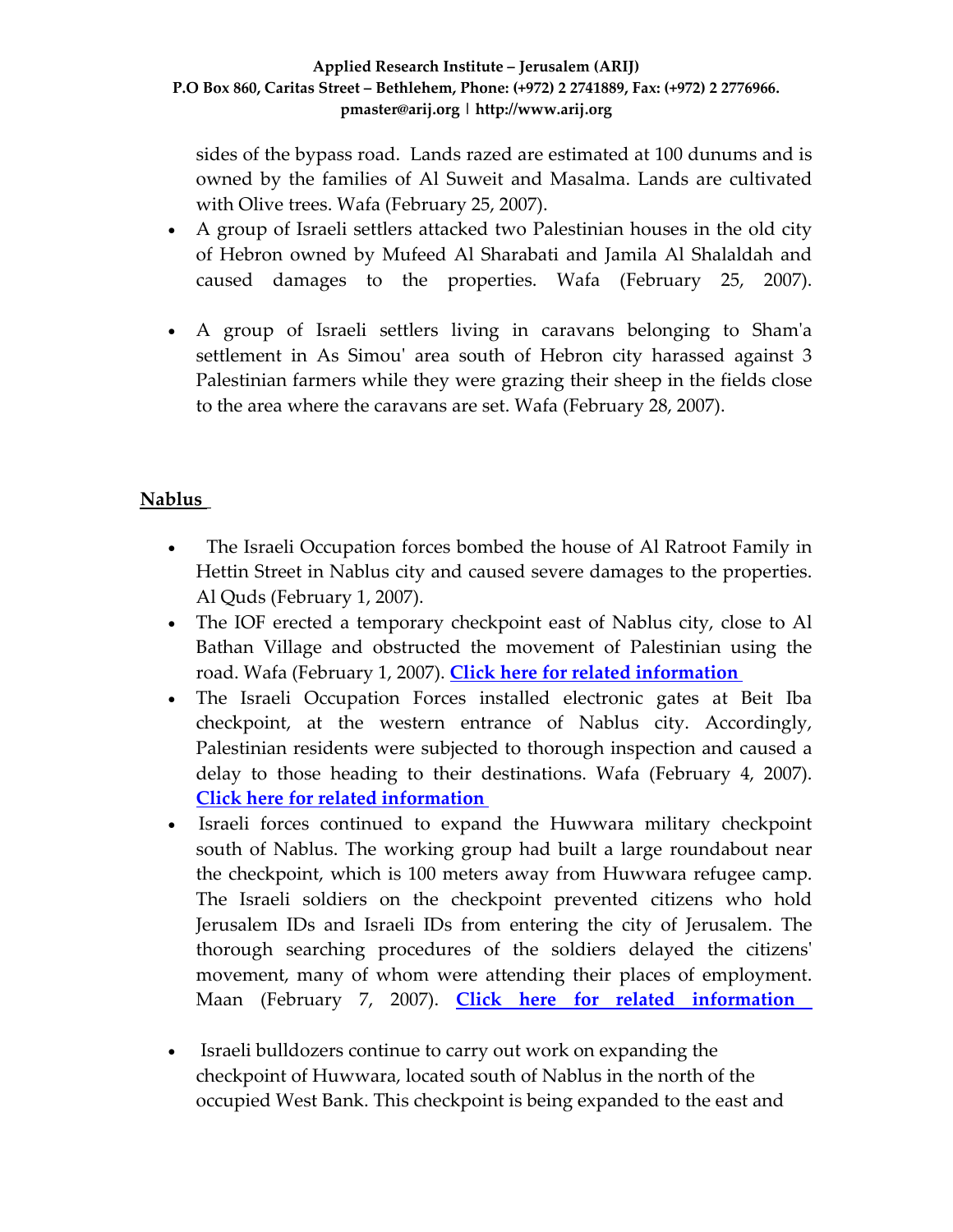south of the existing checkpoint. It is believed that the checkpoint may be transformed into a large military‐controlled crossing. Maan (February 9, 2007).

- IOF erected a temporary checkpoint on the road way between Nablus and Al Bathan and detained hundreds of Palestinian cars and caused delays to residents who were driving on the way. Wafa (February 10, 2007).
- At Huwwara checkpoint, the Israeli Occupation forces blocked Palestinians from passing through Huwwara and Za'atara checkpoints, south of Nablus, preventing more than 90 Palestinian teachers from going to schools, which are located in southeastern areas of Nablus, severely hindering the functioning of schools in the area**.** Maan (February 11, 2007).
- Israeli soldiers manning Za'atara checkpoint, east of Salfit, stopped Nablus identity cards holders and prohibited them from passing through the checkpoint. The soldiers also detained a number of Palestinian vehicles and searched them meticulously, severely delaying the movement of the car drivers and passengers. The police issued fines to people with Palestinian cars who were attempting to pass through the checkpoint. Maan (February 13, 2007).
- The Israeli Occupation Forces relocated the checkpoint located in Majdal village southeast Nablus city to a place close to ʹAqraba village southeast Nablus city. Residents under 35 years old were hindered from passing through the checkpoint. In addition, 6 families from Al ʹIrfan and Al Taweel areas were notified to evacuate their barracks and move from the area under the pretext that these areas were previously confiscated by the Israeli forces, two of which are from Yanun village. Wafa (February 13, 2007).
- Israeli Occupation forces erected three watch towers of ten meters high near the Zaʹatara checkpoint, south of Nablus city north of the West Bank. The towers were erected on the hills in the area so it is possible to monitor a vast area. Maan (February 13, 2007).
- The IOF uprooted and confiscated 800 olive trees and 300 almond trees (covering 38 dunums of land) belonging to a Palestinian farmer from Beit Dajan. The IOF requisitioned the land in 1987 while the owner was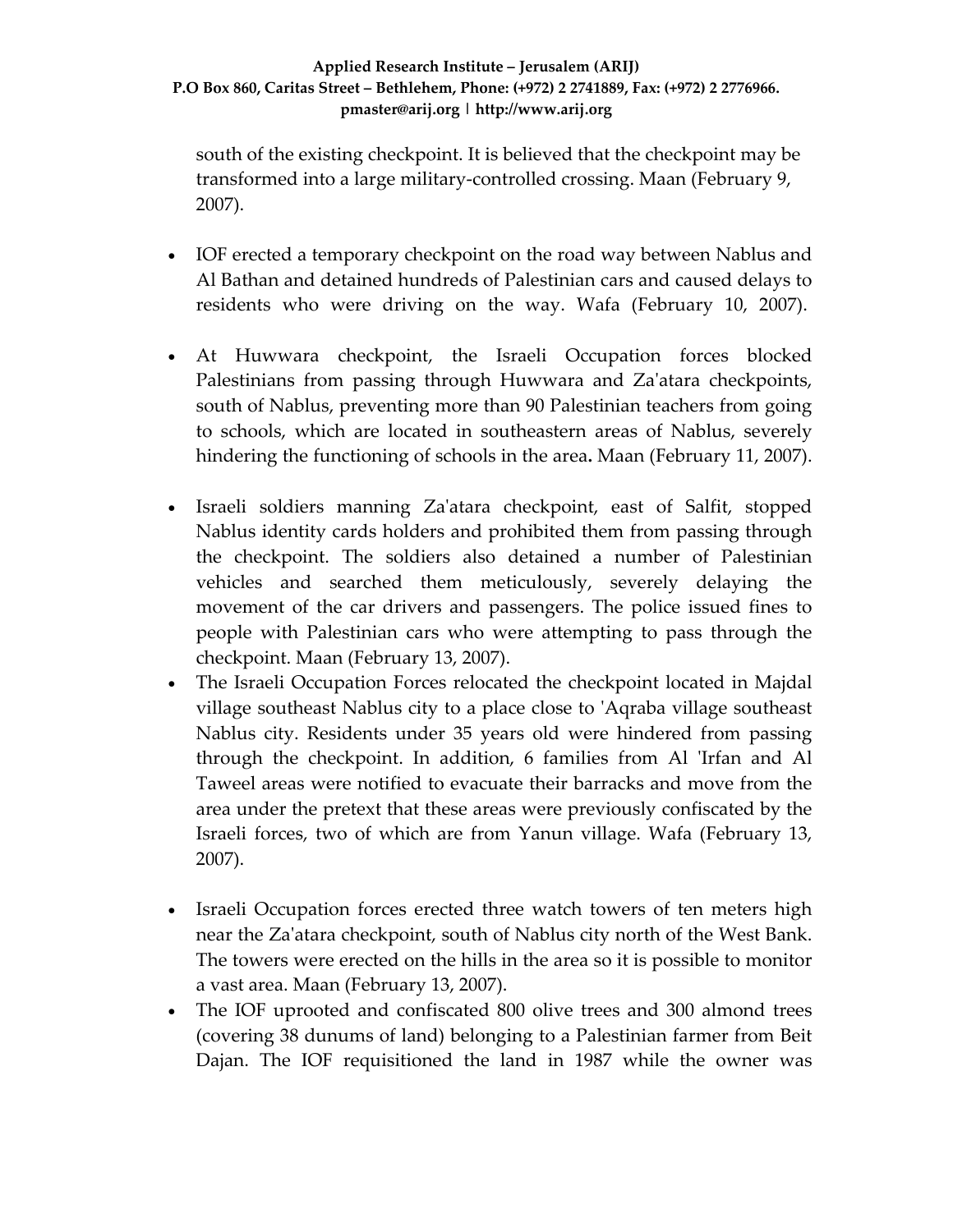abroad; when he came back in 2001 he planted the land. OCHA Weekly report (February 13, 2007).

- The IOF replaced the road blocks with a metal gate at the western entrance of Sarra village which connects the village with Jit junction. OCHA Weekly report (February 14, 2007).
- Settlers form Yitzhar settlement uprooted 100 new planted olive trees and cut down another 70 trees in Madama village south of Nablus city. OCHA Weekly report (February 17, 2007).
- Israeli military forces have further tightened their measures at the Zatara checkpoint, east of Salfit, and the Huwwara checkpoint, south of Nablus. The Israeli soldiers at Zatara checkpoint prohibited Palestinians from Jenin and Tulkarem less than 30 years of age, from passing the checkpoint. Troops were also checking and searching the citizens at the checkpoint in a provocative manner. Israeli soldiers stationed at Huwwara checkpoint banned Arab Israelis from entering Nablus city. Israeli soldiers fixed a sign to the checkpoint stating that Arab citizens of Israel are not allowed to enter the city. Maan (February 18, 2007).
- The Israeli Occupation Bulldozers started razing vast areas of lands from Burin Village south of Nablus city in an attempt to annex it to the Israeli military base established east of Huwwara checkpoint. Wafa (February 18, 2007).
- Israeli forces have continued the expansion of Huwwara checkpoint, south of Nablus, in the occupied Palestinian West Bank. They have extended the checkpoint from several directions for the second consecutive week. Huge vehicles dug in the area from the eastern side of the checkpoint and put in the foundations for iron poles, while other vehicles flattened the land ready to be paved over. The extension and construction is being carried out under the guise of protecting the soldiers at the checkpoint. Maan (February 20, 2007).
- A number of Israeli military jeeps broke into Rafeidya hospital, south of Ramallah city, and stole a Kalashnikov rifle from a security guard at gunpoint. Maan (February 24, 2007).
- The Israeli Occupation Bulldozers started razing lands and uprooting Olive trees belonging to Sulaiman Qasem Saʹed Najjar in Burin Village south of Nablus city in an attempt to expand Bracha illegal settlement established on lands of the village. Israeli Bulldozers also razed 20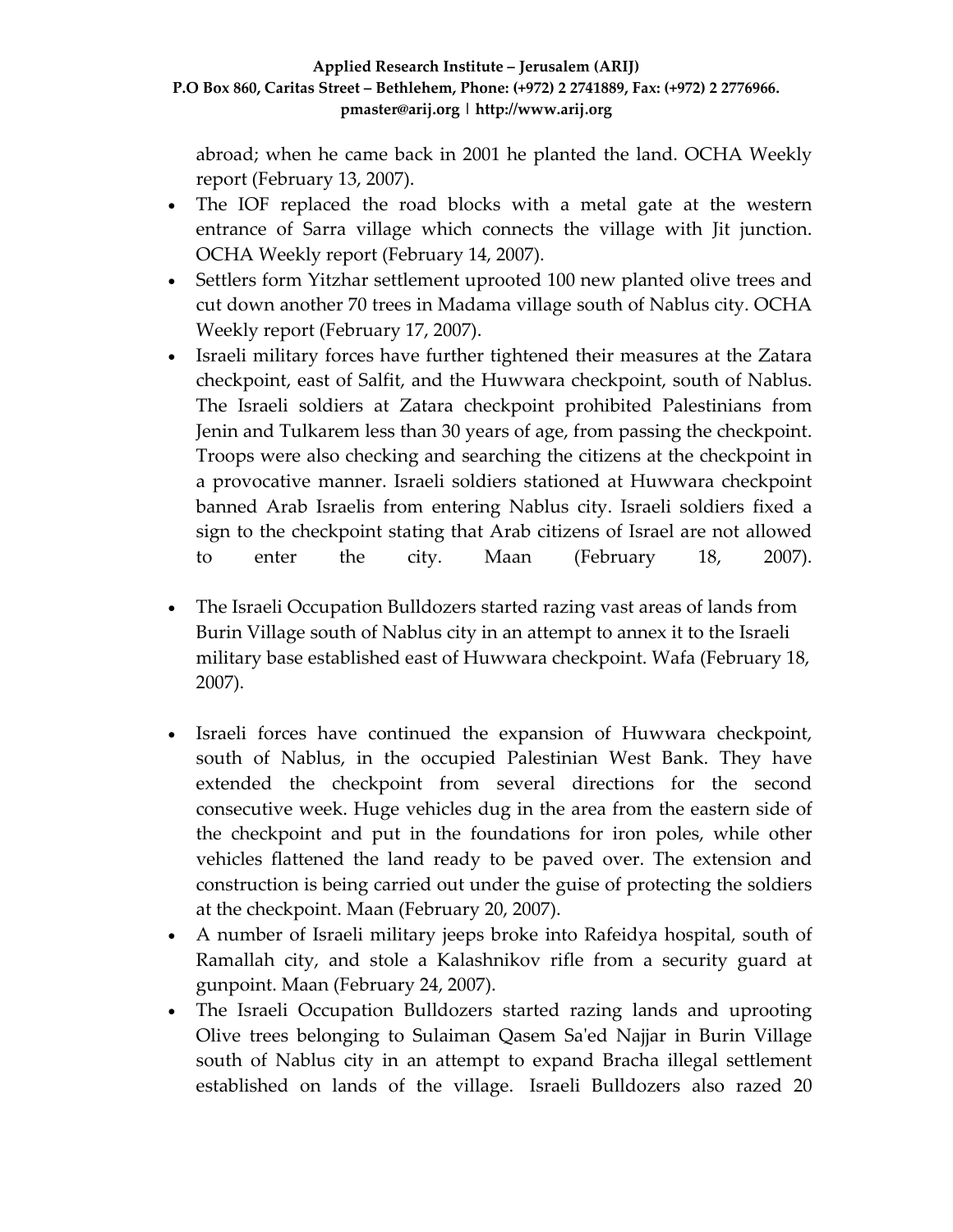dunums of lands eats of Huwwara checkpoint in an attempt to create a geographical contiguity between the checkpoint and the nearest Israeli military base. Lands belong to Mustafa Yaseen Najjar, Latifa Muhammad ʹAbed Musa, Taher Muhammad Najjar, Saleh Qasem Najjar, Taher Ismaʹil, Khaleel Qasem, 'Iesha Najjar and Qasem Najjar. Wafa (February 24, 2007).

- Israeli Occupation forces bombed the house of in the Old city of Nablus and another abandoned house in the same area. Wafa (February 24, 2007).
- During the Israeli incursion into Nablus city, the Israeli Forces demolished: one house completely with explosives leaving one family (3 persons) homeless in Nablus old city and is owned by Basem Abu Seriyeh, a first floor apartment with explosives in a two‐storey building and demolished one room in another house in Nablus old city (both uninhabited), and one coffee shop in the old city and one apartment in al Makhfiya area outside the Old City were burnt when the Israeli Forces used fire grenades. Many doors and walls of houses and stores were damaged as well during the military operation. Wafa & OCHA Weekly Report (February 25, 2007).
- Israeli Occupation forces broke into Al Sanabal TV station in the Old city of Nablus and stole the contents of the station. Wafa (February 26, 2007).
- Israeli Occupation forces bombed at Al Sal'ous building in Al Makhfieh neighborhood in Nablus city after forcing its residents to evacuate the building. Wafa (February 26, 2007).
- Israeli occupation forces took over Thafer Al Masri School for males and Jamal Abdel Naser School for females in the Old city of Nablus and turned them into detention centers. In another incident, Israeli occupation forces set fire into the house of ʹAllam Tbeileh in Rafidia neighborhood after forcing its residents to evacuate the house under the threat of weapons. Wafa (February 26, 2007).

# **Salfit**

• Israeli Occupation forces handed out residents of Bruqin and Kafr Ad Dik a military order to confiscate 404.6 dunums of their lands for the construction of the Israeli Segregation Wall. The military order holds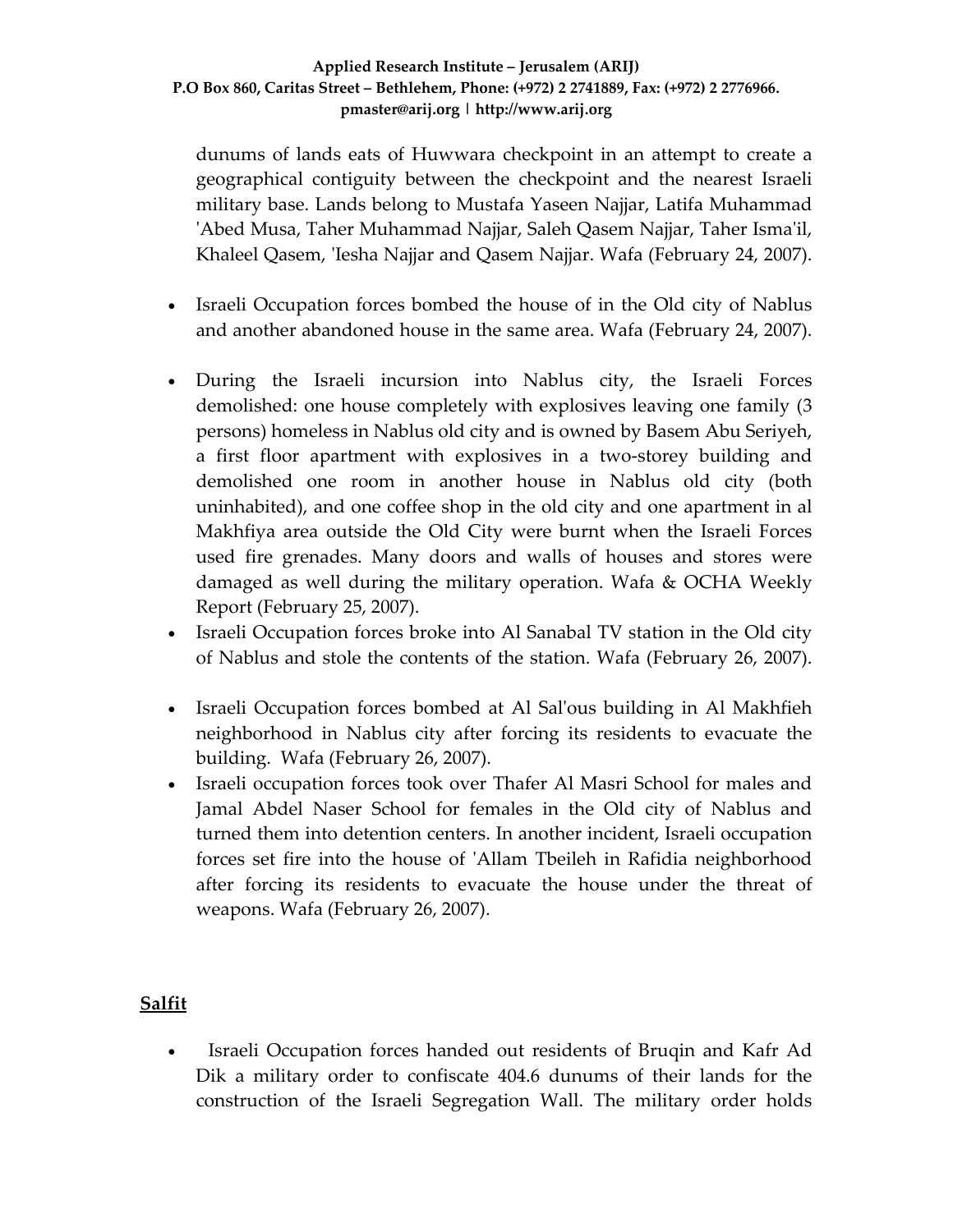number 07/01/T and will result in the isolation of thousands of dunums behind its path in the Governorate. Wafa (February 9, 2007). **[Click](http://www.poica.org/editor/case_studies/view.php?recordID=1020) here for more [information](http://www.poica.org/editor/case_studies/view.php?recordID=1020)**

• Israeli soldiers manning Deir Ballut military checkpoint located west of Salfit city, issued fines to tens of Taxi drivers. Fines reached to 1000 NIS. Al Quds (February 27, 2007). **Click here for related [information](http://www.poica.org/editor/case_studies/view.php?recordID=979)**

# **Jenin**

- Israeli Occupation Forces erected two temporary checkpoints at the southwestern entrance of Arraba village, southwest Jenin city and carried out thorough inspections procedures against Palestinian residents who were trying to access the checkpoints. Wafa (February 9, 2007).
- Israeli military forces have set up a temporary checkpoint in the Al Kufeir area, north of Tubas. Hundreds of Palestinians and their cars have been prevented from passing. The IO forces searched their cars invasively, after detaining the citizenʹs identity cards, forcing many drivers to return the way they had came, prohibiting them from crossing the checkpoint. Maan (February 10, 2007).
- IOF continue closing the Iron Gate constructed at the western entrance of Ya'bud village southwest Jenin city for the fifth month on row. Wafa (February 12, 2007).
- Israeli Occupation bulldozers demolished 9 animal pens and 2 residential tents in Mariha village west of Jenin city. The tents were a shelter to 2 families, 10 persons. Barracks belong to residents Nawwaf Hamduni (3 barracks), kayed Hamduni (4 barracks) and Tawfeeq Hamdoni and Mustafa Abu Rmeileh (4 barracks). Wafa (February 14, 2007).
- Israeli Occupation forces erected four temporary checkpoints in various places in Jenin Governorate; the first was constructed at the eastern entrance of Beir Al Basha village, another was constructed on Jenin Nablus Roadway, while two other temporary checkpoints were erected east of Fahmeh village southwest of Jenin city. Wafa (February 21, 2007).
- Israeli military forces raided the city of Jenin and the neighboring town of Zababda, south of Jenin city, and besieged a residential building for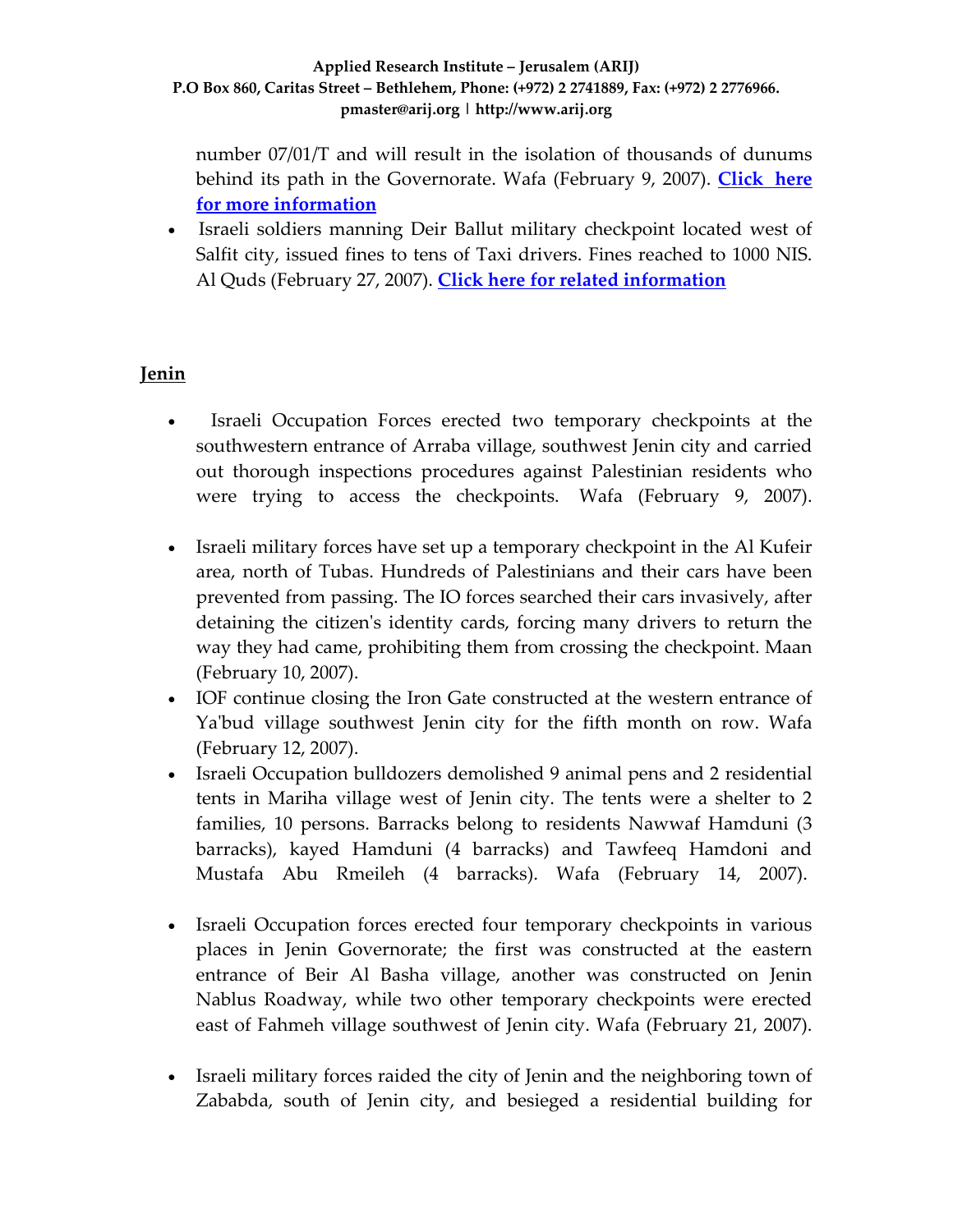students of the American university. The soldiers forced the students to evacuate the building and interrogated them, searched the building and prohibited the students from re‐entering the building until dawn. Meanwhile, Israeli troops invaded the city of Jenin from the east, and stationed themselves at the entrance of Jenin refugee camp. Maan (February 24, 2007).

- Israeli Occupation Forces attacked an under-construction building in ʹArraba village southwest of Jenin city and transformed it into a military post. Wafa (February 26, 2007).
- The Israeli Occupation forces handed out residents of Ya'bud, Barta'a and Zabda villages in Jenin city a new military order to confiscate 198.4 dunums of lands for the construction of a new bypass road that will extend 9.3 kilometers length on lands of the three aforementioned villages. Land owners have the right to object the military order within seven days from the issuance date of the order. In another incident, the IOF handed out resident Tayseer Al 'Abadi a military order to confiscate 400 square meters piece of land located alongside Jenin‐ Tulkarem roadway for the installation of water pipelines to Mevo Dotan settlement. Wafa (February 27, 2007).

# **Tulkarem**

- The Israeli occupation forces broke into the houses of Naser 'Othman and Mujahed Al Hareth from Tulkarem Refugee Camp and caused damages to the properties. Wafa (February 5, 2007).
- The Israeli Occupation forces broke into Irtah, a rural suburb of Tulkarem and carried out an extensive search of a number of houses and farms. The IOF were also reported to confiscate beehives. Maan (February 8, 2007).
- Israeli forces have again intensified their measures against Palestinians in the northern areas of the West Bank, imposing further military checkpoints, prohibiting Palestinians from traveling to reach work, university, family homes and marketplaces. The Israeli military have erected a temporary checkpoint at the main entrance of ʹAttil, north of Tulkarem, and prevented citizens, coming from the northern villages, from reaching the city. The IOF also banned Palestinians less than 30 years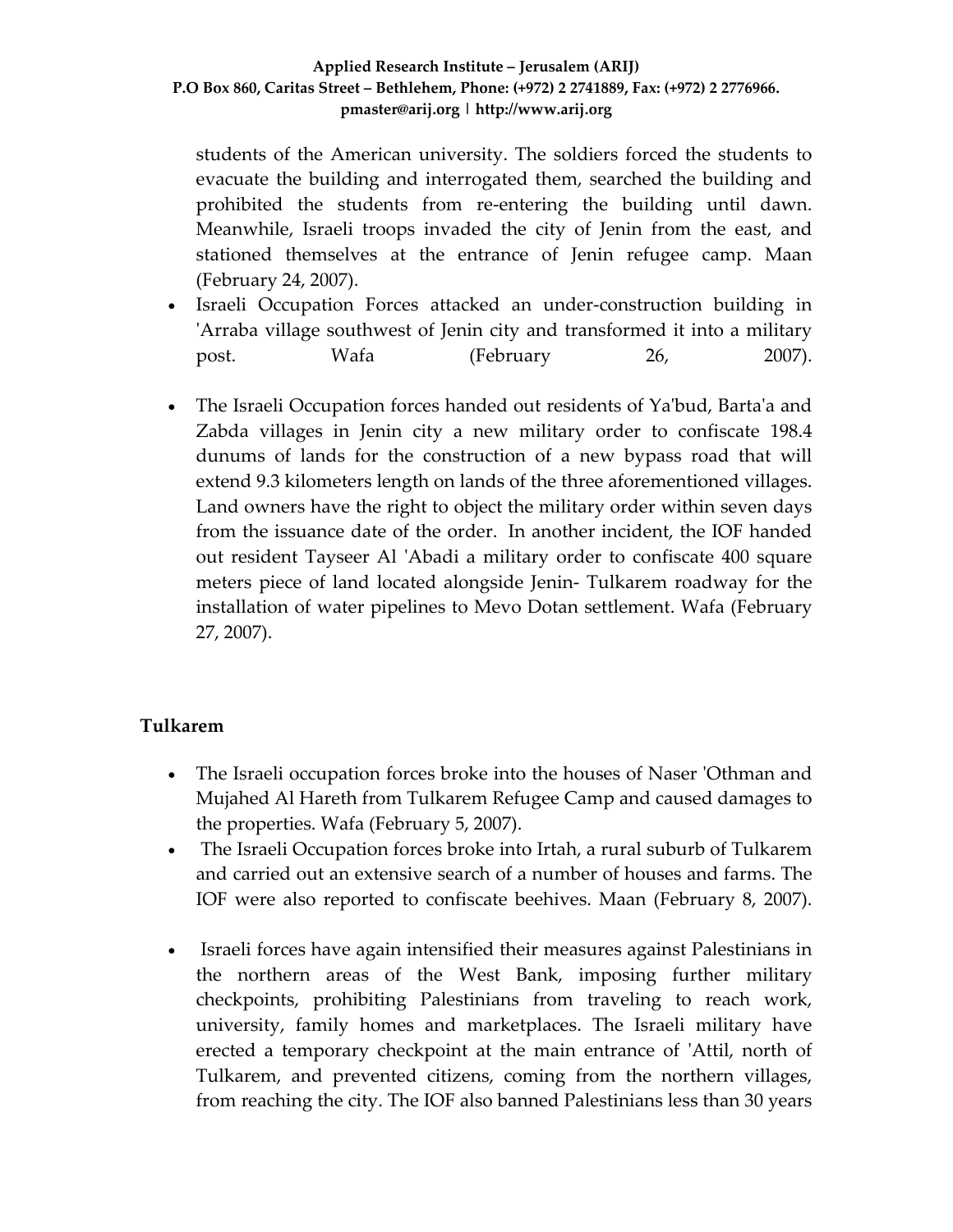of age from passing through ʹAnabta checkpoint, east of Tulkarem in both directions, forcing students to follow mountain roads to get to University. Maan (February 10, 2007).

- Israeli Occupation forces invaded the area of Shweika, north of Tulkarem, exploded doors and gates, and launched a campaign of search and inspection into a number of garages and workshops. Materials and paints were reported seized from the workshops. Maan (February 13, 2007).
- An amendment of an Israeli military order number 77-5/T was handed out to residents of villages located close to Avnei Hefetz and Enav settlements. Wafa (February 15, 2007).
- Israeli Occupation Forces surveyed six Palestinian house in their under construction phase in Farʹoun village in Tulkarem Governorate. Owners of the house were warned at an earlier time to stop construction in these houses due to wall constructions being carried out on lands of the village. Wafa (February 21, 2007).
- Israeli Occupation forces broke into Far'oun village south of Tulkarem and took over the houses of Muneer Abdullah and saleem Al ʹAsi. It is worth menti9ning that these houses are threatened of demolishing due to their closeness to the path of the Israeli Segregation Wall. Wafa (February 26, 2007).
- Israeli Occupation Forces started demolishing the houses of Shaker Mahmoud Budeer, Mufeed Kamel Budeer, Riyad Ismaʹel ʹOmar and ʹUthman Zaki ʹArafat, Fareed Abdel Jabbar and Mahmoud Salem Farkh in Farʹoun village south of Tulkarem city. Wafa (February 26, 2007). **[Click](http://www.poica.org/editor/case_studies/view.php?recordID=1024) here for more [information](http://www.poica.org/editor/case_studies/view.php?recordID=1024)**
- The Israeli Last incursion to Nablus Old City caused severe damages to 150 Palestinian houses and commercial stores, out of which 30 and 20 commercial stores were severely damaged by the bombing the city received. Wafa (February 27, 2007).

### **Gaza**

• The Israeli government has decided to start measures to change the Erez/ Beit Hanoun border crossing between the Gaza Strip and Israel into an international crossing and to declare the Gaza Strip as unoccupied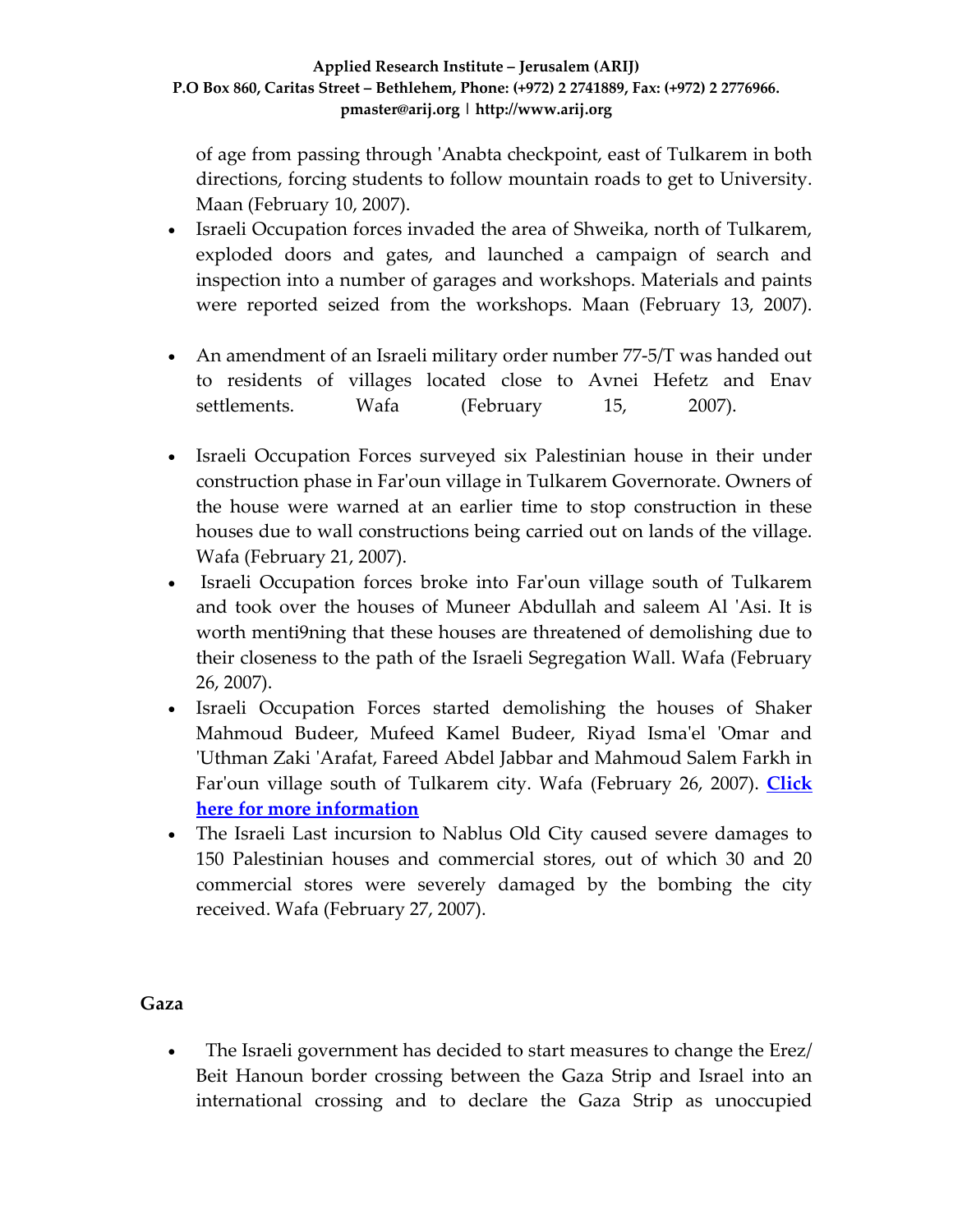territory since February 1, 2007. Maan (February 13, 2007).

- According to the research by the Israeli human rights organization B'Tselem, since June 2006, Israel has forbidden all boats, including the movement of fishing boats, off the coast of the Gaza Strip. The prohibition has seriously harmed the fishing sector, which provides a livelihood for many residents of the Strip. Fishermen who violate the prohibition risk being shot at by Israeli Navy craft. Maan (February 26, 2007).
- Israeli Occupation bulldozers razed vast areas of lands east of Beit Hanoun city which belong to Al Qurra Family. Wafa (February 28, 2007).

### **Others**

- The Israeli Ministry of interior endorsed a plan to expand Ma'ale Yousif region in the Western Galil on 2800 dunums of lands belonging to a number of unrecognized villages such as Kasra ( Kafr Sameeʹ) and jet (Yanuh). Wafa (February 1, 2007).
- The Israeli authorities handed out residents of 'Amra village in the Negev 72 house demolition warnings. It is worth mentioning that a total of 172 house demolition warnings were handed out to residents of the Negev during the current week. Wafa (February 1, 2007).
- The Israeli court in the town of Ramla rejected a petition by the residents of Dahmash, a Palestinian village which lies between the Israeli cities of Lod and Ramla, a village which the Israelis do not recognize. The petition called for abolishing an order to demolish the only park in the village, under the pretext of it being founded on Israeli land. Residents of Dahmash village have also been fined 5000 New Israeli Shekels, around \$1,180 US. Maan (February 10, 2007).
- In a report issued by Peace Now organization showed that the number of Israeli settlers residing in illegal West Bank settlements grew by 5% in 2006 to approximately 270,000. This number does not include the number of Palestinians living in East Jerusalem. This rate of increase, which has remained steady in recent years, is 3 times higher than the rate inside Israel proper. PEACENOW explains, "The main growth in numbers is due to the movement of ultra orthodox families to like minded areas in the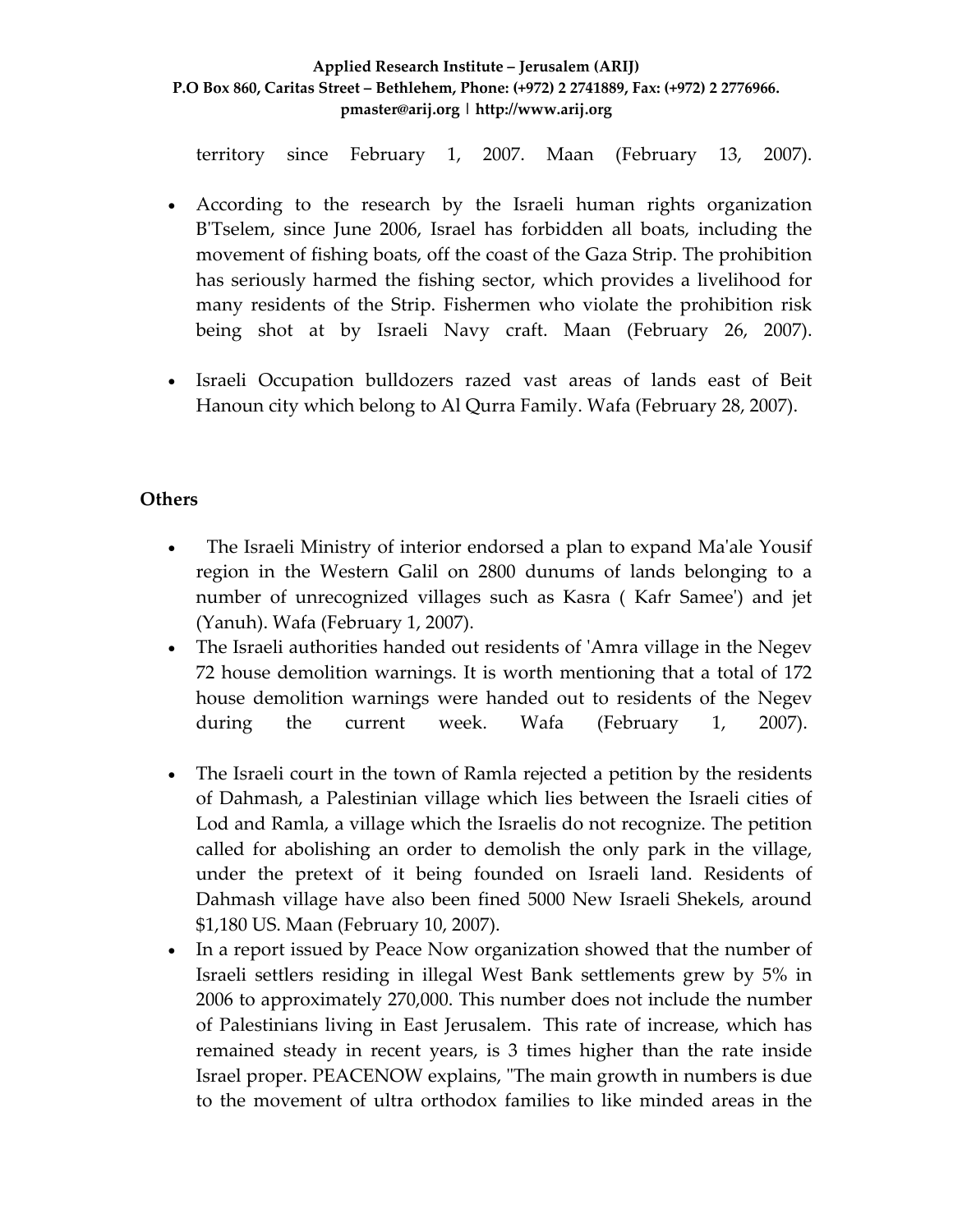occupied territories, and the large birth rate, which turn places like Modi'in Illit and Beitar Illit into the largest settlements in the West Bank." In addition, PeaceNow estimates that the number of Israelis residing the so-called 'outposts', which are even deemed illegal under Israeli law, rose by approximately 2000 in 2006. Maan (February 22, 2007).

- The Israeli Authorities annihilated 3500 dunums of land planted with field crops in the Negev area in Israel and belong to the families of Al Zarqan, Al Boudor, and Qabouʹa. Wafa (February 22, 2007).
- In a report issued by 'Peace Now movement reveals that several illegal Israeli settlements in the occupied West Bank have annexed land from nature reserves for construction purposes. The findings are based on a comparison of aerial photographs of settlements and nature reserve maps. According to the report, the settlements have claimed a total of 1,900 dunums in land in this manner. Peace Nowʹs report also found that, in the settlement of Karnei Shomron, for example (which is located in the Immanuel settlement 'finger' extending deep into the West Bank, east of Qalqilyah), 73 permanent structures were established within the confines of what is described as the ʹKaneh stream reserveʹ. In addition, the land of four outposts falls completely within the confines of nature reserves. The most significant of these is the outpost Alonei Shiloh in the Nablus region, which comprises of 44 structures. Maan & Haaretz (February 27, 2007).

| Governorate Confiscated Threatened | Land<br>(Dunum) | Land<br>(Dunum) | Uprooted Houses<br><b>Trees</b> | Demolished to be | Houses<br>Threatened<br>dmeolished |
|------------------------------------|-----------------|-----------------|---------------------------------|------------------|------------------------------------|
| Bethlehem                          | 17              | O               | 0                               | 0                | 18                                 |
| Jerusalem                          | 0               | 807             | 0                               | 1                | 1                                  |
| Jenin                              | 198.4           | 0               | 0                               | 0                | 0                                  |
| Tulkarem                           | 0               | 0               | 0                               | 6                | 6                                  |
| Ramallah                           | 0               | O               | 0                               | 1                | 0                                  |
| <b>Nablus</b>                      | 20              | 0               | 1270                            | 6                | 0                                  |
| Salfit                             | 404.6           | 0               | 0                               | $\Omega$         | 0                                  |
| Jericho                            | 0               | 0               |                                 | 0                | 0                                  |